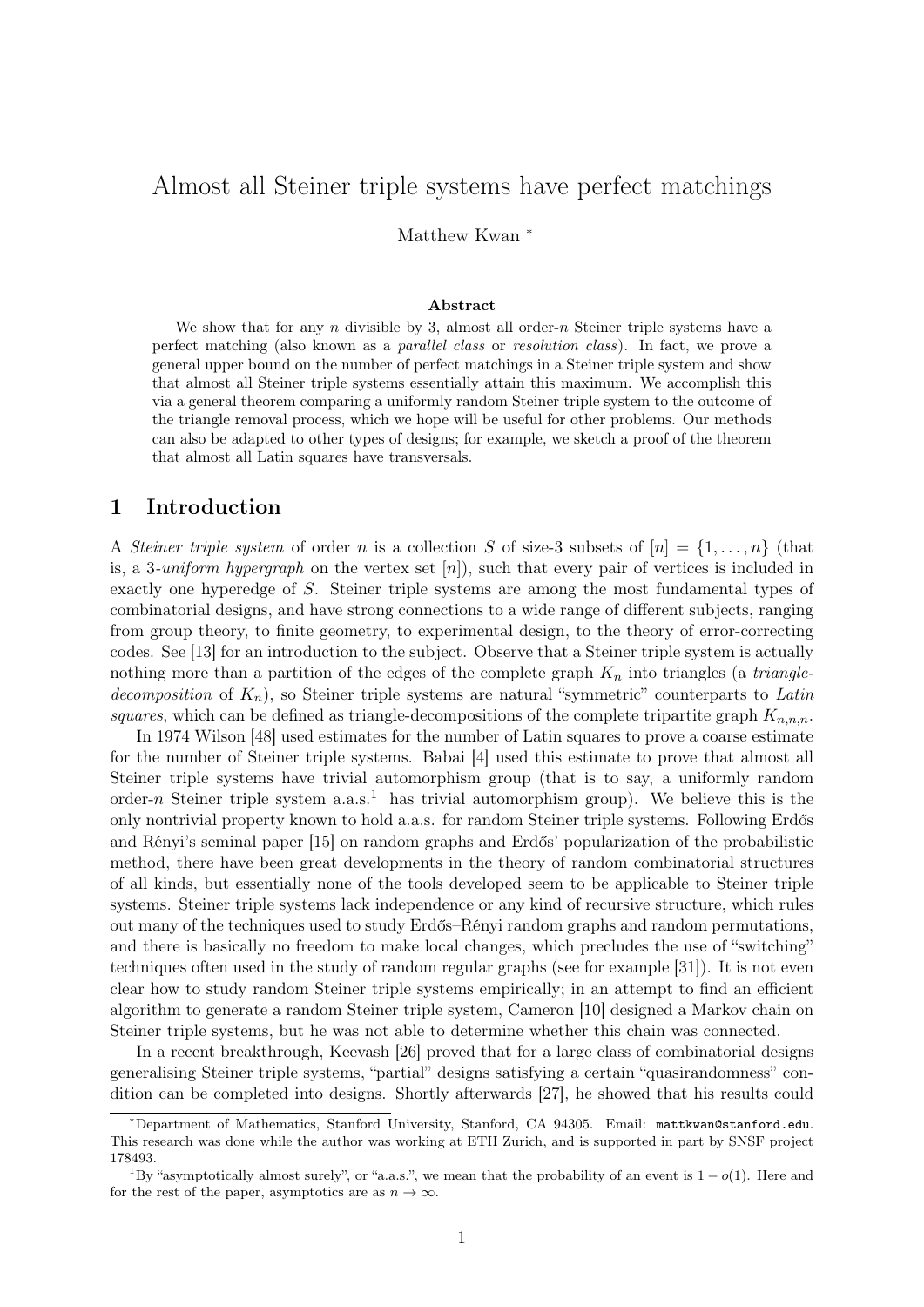be used for approximate enumeration; in particular, matching an upper bound due to Linial and Luria [\[33\]](#page-26-2) he proved that there are

<span id="page-1-0"></span>
$$
\left(n/e^2 + o(n)\right)^{n^2/6} \tag{1}
$$

Steiner triple systems of order  $n$ , as long as  $n$  satisfies a necessary divisibility condition (Steiner triple systems can only exist if  $n$  is 1 or 3 mod 6).

Of course, this new estimate makes it possible, in theory, to prove new a.a.s. properties of random Steiner triple systems just by giving an estimate asymptotically smaller than [\(1\)](#page-1-0) for the number of Steiner triple systems not satisfying a certain property. However, for most properties it is not at all clear how to prove such estimates. Instead, we introduce a way to use Keevash's methods to show that a uniformly random Steiner triple system can in some sense be approximated by the outcome of a random process called the *triangle removal process*. We remark that actually Keevash proved [\(1\)](#page-1-0) with a randomised construction that involves the triangle removal process, so many properties that hold a.a.s. in the triangle removal process trivially hold a.a.s. in this random construction. Such results have been proved in [\[34,](#page-26-3) Proposition 3.1] and [\[35\]](#page-26-4). However, the Steiner triple systems obtainable by Keevash's construction comprise a negligible proportion of the set of Steiner triple systems, and a somewhat more delicate approach is required to study a uniformly random Steiner triple system. In [Section 2](#page-3-0) we state a general theorem summarising our method.

A matching in a hypergraph is a collection of disjoint edges, and a perfect matching is a matching covering the entire vertex set. The existence of perfect matchings is one of the most central questions in the theory of graphs and hypergraphs; in particular, some of the most important recent developments in the field are the work of Johansson, Kahn and Vu [\[24\]](#page-25-6) on perfect matchings in random hypergraphs, and the theory of Keevash and Mycroft [\[29\]](#page-25-7) characterising when dense hypergraphs have perfect matchings. We should also mention the "nibble" method of Rödl [\[42\]](#page-26-5) for finding almost-perfect hypergraph matchings, which has had a significant influence throughout combinatorics in the last 30 years. A perfect matching in a Steiner triple system is also called a parallel class or resolution class, and has particular significance. One of the oldest problems in combinatorics, famously solved in the affirmative by Ray-Chaudhuri and Wilson [\[41\]](#page-26-6), asks whether for all  $n \equiv 3 \mod 6$  there exists an order-n Steiner triple system which can be partitioned into hyperedge-disjoint perfect matchings (a Kirkman triple system). Alon, Kim and Spencer [\[2\]](#page-24-0) proved that every Steiner triple system has an almost-perfect matching covering all but  $o(\sqrt{n}\log^{3/2}n)$  vertices, and Bryant and Horsley [\[8\]](#page-25-8) proved that for infinitely many  $n \equiv 3 \mod 6$  there exist Steiner triple systems with no perfect matching. As an application of our new method, we prove our main result that if  $n \equiv 3 \mod 6$  (that is, if  $3 \mid n$  and an order-n Steiner triple system exists) then almost all order- $n$  Steiner triple systems have many perfect matchings.

<span id="page-1-1"></span>**Theorem 1.1.** Let  $n \equiv 3 \mod 6$  and let **S** be a uniformly random order-n Steiner triple system. Then a.a.s. **S** contains n/<sup>3</sup>

$$
\left((1-o(1))\frac{n}{2e^2}\right)^{n/}
$$

perfect matchings.

We remark that if  $n \equiv 1 \mod 6$  then obviously no order-n Steiner triple system can have a perfect matching, but exactly the same proof can be used to show that in a random order-n Steiner triple system there is a.a.s. a matching covering all but one vertex.

We prove [Theorem 1.1](#page-1-1) using our new method combined with the so-called *absorbing method*, which was introduced as a general method by Rödl, Ruciński and Szemerédi [\[43\]](#page-26-7) (the basic idea had been used earlier, for example by Krivelevich [\[30\]](#page-26-8)). Basically, we prove the a.a.s. existence of certain substructures that are "flexible" and allow us to complete an almost-perfect matching into a perfect one.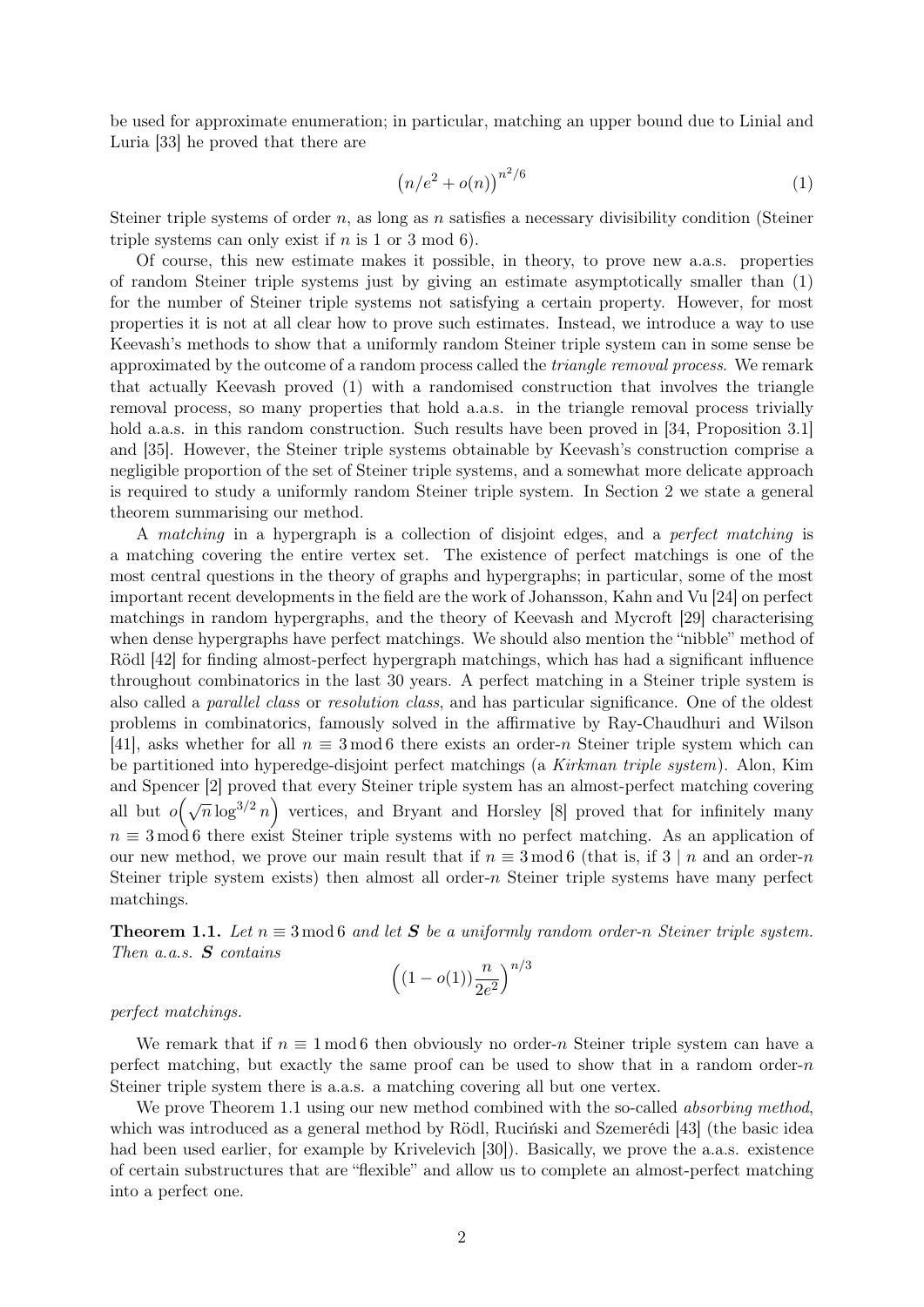Up to the error term, a random Steiner triple system actually has the maximum possible number of perfect matchings: we also prove the following upper bound.

<span id="page-2-0"></span>**Theorem 1.2.** Any Steiner triple system S has at most

$$
\left((1+o(1))\frac{n}{2e^2}\right)^{n/3}
$$

perfect matchings.

The proof of [Theorem 1.2](#page-2-0) is quite short, and uses the notion of *entropy*. This particular type of argument was introduced by Radhakrishnan [\[40\]](#page-26-9) and further developed by Linial and Luria [\[33\]](#page-26-2), among others.

### 1.1 Latin squares

An order-n Latin square is usually defined as an  $n \times n$  array of the numbers between 1 and  $n$  (we call these symbols), such that each row and column contains each symbol exactly once. As mentioned earlier, this is equivalent to a 3-uniform hypergraph whose hyperedges comprise a triangle-decomposition of the edges of the complete tripartite graph  $K_{n,n,n}$  (the three parts correspond to the rows, columns and symbols, so a triangle  $(i, j, k)$  corresponds to putting the symbol k in the cell  $(i, j)$ ). A perfect matching in this hypergraph is called a *transversal* and the property of containing a transversal is of great interest. In particular, the famous Ryser–Brualdi–Stein conjecture speculates that every odd-order Latin square has a transversal, and every even-order Latin square has a partial transversal of size  $n-1$ . Although this conjecture remains wide open, there have been many partial results and generalizations; see for example [\[16,](#page-25-9) [11,](#page-25-10) [21,](#page-25-11) [1,](#page-24-1) [38\]](#page-26-10). See [\[45\]](#page-26-11) for an introduction to the subject of Latin transversals, and [\[25\]](#page-25-12) for an introduction to Latin squares in general.

The counterpart of [Theorem 1.2](#page-2-0) for Latin squares, that a Latin square can have no more than  $((1+o(1))n/e^2)^n$  transversals, was first proved by Taranenko [\[44\]](#page-26-12). Glebov and Luria [\[19\]](#page-25-13) gave a simpler entropy-based proof of the same fact and asked whether the counterpart of [Theorem 1.1](#page-1-1) holds: do almost all Latin squares have essentially the maximum possible number of transversals? Although there do exist a number of techniques for studying random Latin squares (see for example [\[9,](#page-25-14) [20,](#page-25-15) [36,](#page-26-13) [12,](#page-25-16) [32\]](#page-26-14)), none of them seem suitable to attack this question.

In the time since the first version of this paper, Keevash [\[28\]](#page-25-17) has generalised his methods to a number of different classes of designs, including Latin squares. Using a result from this recent work, it is straightforward to adapt the methods used to prove [Theorem 1.1](#page-1-1) to prove the following theorem, answering Glebov and Luria's question and proving that the Ryser–Brualdi–Stein conjecture holds for almost all Latin squares.

<span id="page-2-1"></span>**Theorem 1.3.** Let  $L$  be a uniformly random order-n Latin square. Then a.a.s.  $L$  contains

$$
\left((1-o(1))\frac{n}{e^2}\right)^n
$$

transversals.

### 1.2 Structure of the paper

The structure of this paper is as follows. In [Section 2](#page-3-0) we present our general theorem for comparing random Steiner triple systems with the triangle removal process. The proof requires a straightforward but necessary generalization of [\(1\),](#page-1-0) estimating the number of completions of a partial Steiner triple system, and this in turn requires a routine analysis of the triangle removal process. These parts of the proof are deferred to [Section 3](#page-9-0) and [Section 4.](#page-12-0) In [Section 5](#page-15-0) we use the theory from [Section 2](#page-3-0) and the absorbing method to prove [Theorem 1.1.](#page-1-1) In [Section 6](#page-21-0) we prove [Theorem 1.2,](#page-2-0) and in [Section 7](#page-22-0) we explain how to adapt our methods to prove [Theorem 1.3.](#page-2-1) Finally, in [Section 8](#page-23-0) we have some concluding remarks, including a long list of open problems.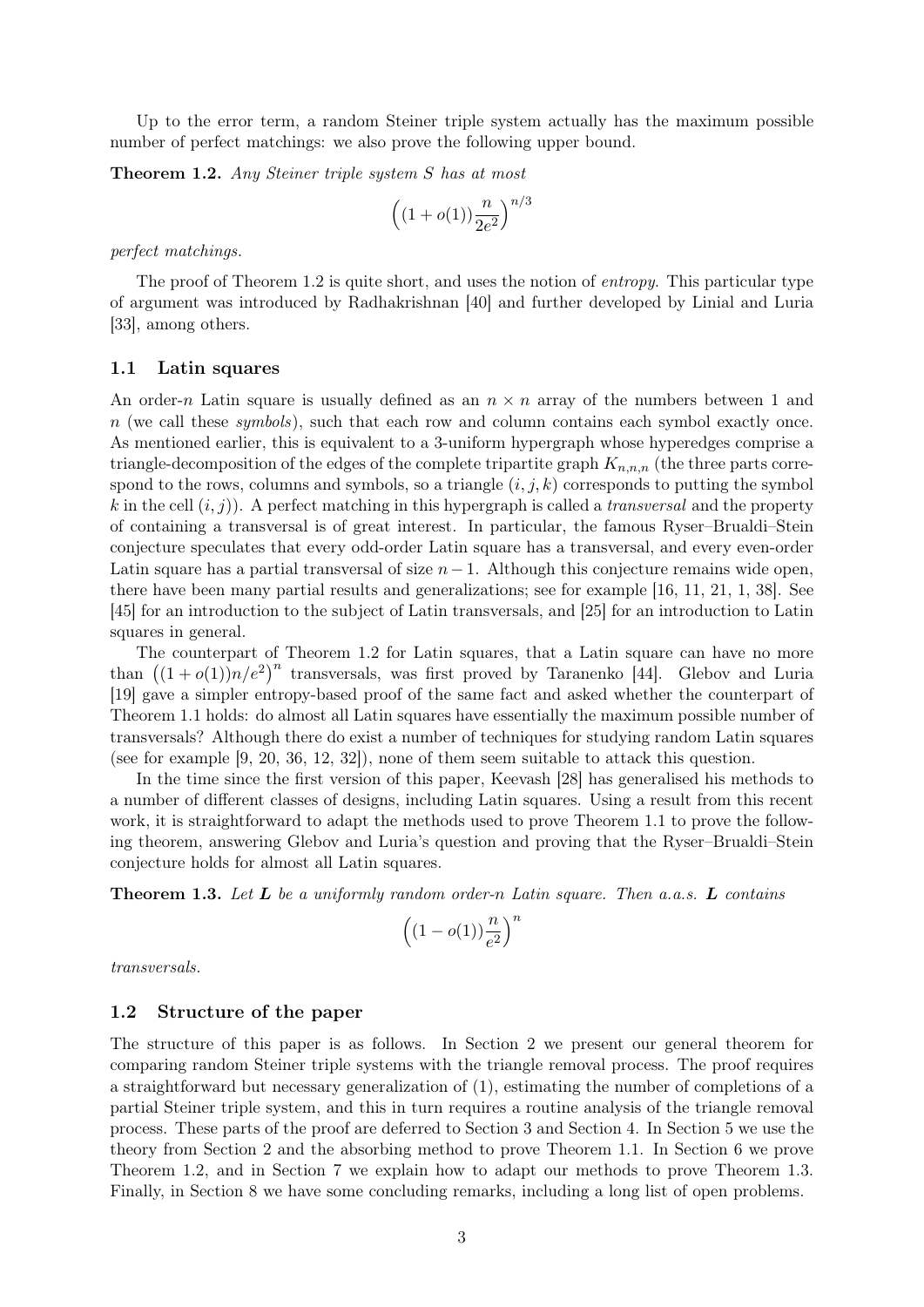### 1.3 Notation

We use standard asymptotic notation throughout. For functions  $f = f(n)$  and  $g = g(n)$ :

- $f = O(g)$  means there is a constant C such that  $|f| \leq C|g|$ ,
- $f = \Omega(g)$  means there is a constant  $c > 0$  such that  $f \ge c|g|$ ,
- $f = \Theta(g)$  means that  $f = O(g)$  and  $f = \Omega(g)$ ,
- $f = o(g)$  means that  $f/g \to 0$  as  $n \to \infty$ . To say that a.a.s.  $f = o(g)$  means that for any  $\varepsilon > 0$ , a.a.s.  $f/q < \varepsilon$ .

Also, following [\[27\]](#page-25-5), the notation  $f = 1 \pm \varepsilon$  means  $1 - \varepsilon \le f \le 1 + \varepsilon$ .

We also use standard graph theory notation:  $V(G)$  and  $E(G)$  are the sets of vertices and (hyper)edges of a (hyper)graph G, and  $v(G)$  and  $e(G)$  are the cardinalities of these sets. The subgraph of G induced by a vertex subset U is denoted  $G[U]$ , the degree of a vertex v is denoted  $\deg_G(v)$ , and the subgraph obtained by deleting v is denoted  $G - v$ .

For a positive integer n, we write [n] for the set  $\{1, 2, \ldots, n\}$ . For a real number x, the floor and ceiling functions are denoted  $|x| = \max\{i \in \mathbb{Z} : i \leq x\}$  and  $[x] = \min\{i \in \mathbb{Z} : i \geq x\}$ . We will however mostly omit floor and ceiling signs and assume large numbers are integers, wherever divisibility considerations are not important. All logarithms are in base e.

Finally, we remark that throughout the paper we adopt the convention that random variables (and random objects more generally) are printed in bold.

### 1.4 Acknowledgements

The author would like to thank Asaf Ferber and Benny Sudakov for very helpful discussions about random designs and the intricacies of the absorbing method, Patrick Morris and Stefan Glock for pointing out some oversights in earlier versions of this paper, and Lutz Warnke for pointing out some related references.

### <span id="page-3-0"></span>2 Random Steiner triple systems via the triangle removal process

In this section we describe our method for comparing random Steiner triple systems with the outcome of the triangle removal process. Define

$$
N = \binom{n}{2}/3 = (1 + o(1))n^2/6
$$

to be the number of hyperedges in a Steiner triple system. We assume throughout this section that  $n$  is 1 or 3 mod 6.

Definition 2.1 (partial systems). A partial Steiner triple system (or partial system for short) is a 3-uniform hypergraph on  $[n]$  in which every pair of vertices is included in no more than one hyperedge. Let  $\mathcal{S}_m$  be the set of partial systems with m hyperedges. We will also want to consider partial systems equipped with an ordering on their hyperedges. Let  $\mathcal O$  be the set of ordered Steiner triple systems, and let  $\mathcal{O}_m$  be the set of ordered partial systems with m hyperedges. For  $S \in \mathcal{O}_m$  and  $i \leq m$ , let  $S_i$  be the ordered partial system consisting of just the first i hyperedges of S. For a (possibly ordered) partial system S, let  $G(S)$  be the graph with an edge for every pair of vertices which does not appear in any hyperedge of  $S$ . So, if  $S$  has  $m$ hyperedges, then  $G(S)$  has  $\binom{n}{2}$  $\binom{n}{2} - 3m$  edges.

**Definition 2.2** (quasirandomness). For a graph G with n vertices and m edges, let  $d(G) = m / {n \choose 2}$  $\binom{n}{2}$ denote its density. We say G is  $(\varepsilon, h)$ -quasirandom if for every set A of at most h vertices, we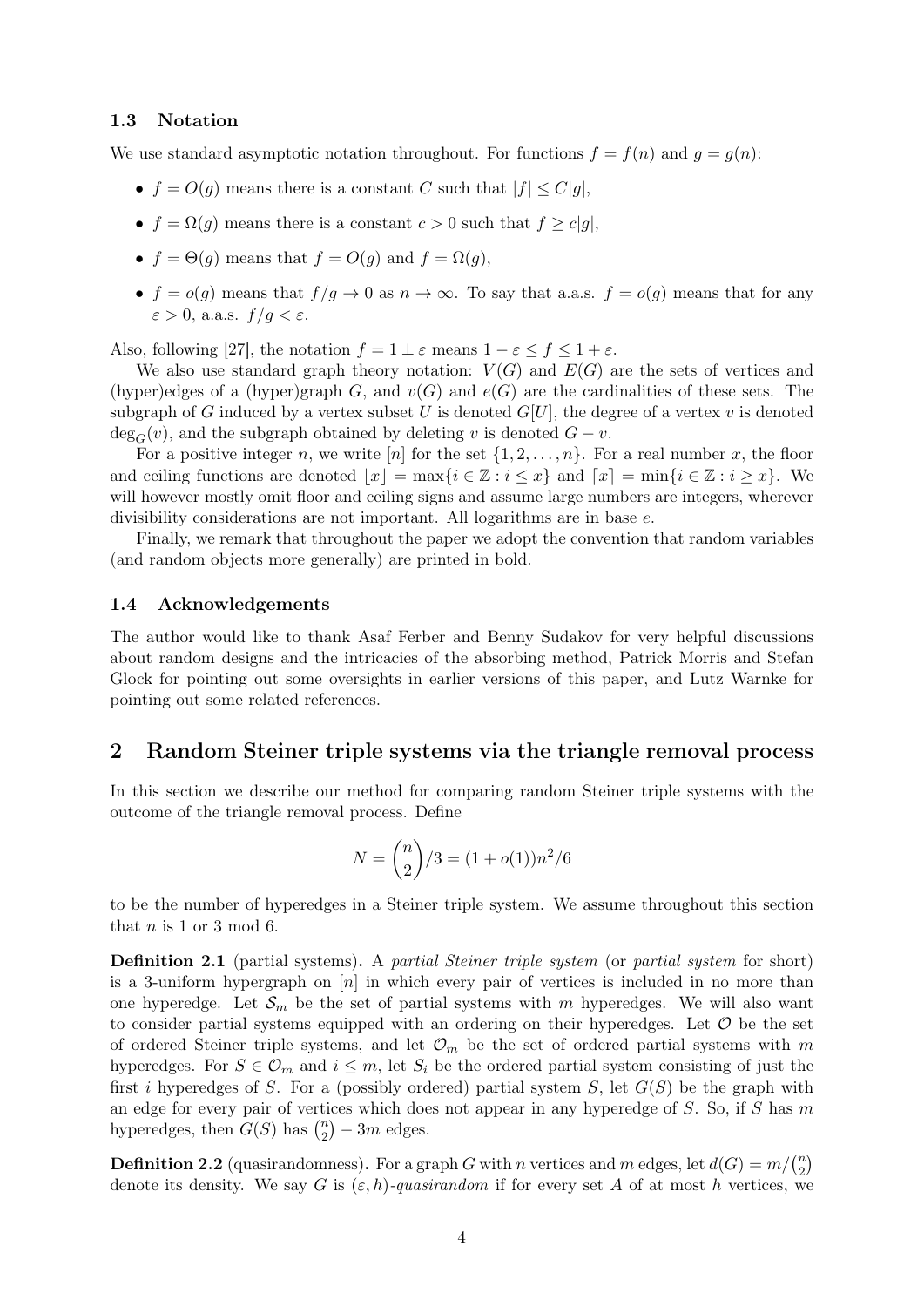have  $\left|\bigcap_{w\in A}N_G(w)\right|=(1\pm\varepsilon)d(G)^{|A|}n$ . Let  $\mathcal{S}_m^{\varepsilon,h}\subseteq\mathcal{S}_m$  be the set of partial systems  $S\in\mathcal{S}_m$ such that  $G(S)$  is  $(\varepsilon, h)$ -quasirandom, and let  $\mathcal{O}_m^{\varepsilon, h} \subseteq \mathcal{O}_m$  be the set of ordered partial systems  $S \in \mathcal{O}_m$  such that  $S_i \in \mathcal{S}_i^{\varepsilon,h}$  for each  $i \leq m$ .

Definition 2.3 (the triangle removal process). The triangle removal process is defined as follows. Start with the complete graph  $K_n$  and iteratively delete a triangle chosen uniformly at random from all triangles in the remaining graph. If we continue this process for  $m$  steps, the deleted triangles (in order) can be interpreted as an ordered partial system in  $\mathcal{O}_m$ . It is also possible that the process aborts (because there are no triangles left) before  $m$  steps, in which case we say it returns the value "∗". We denote by  $\mathbb{R}(n,m)$  the resulting distribution on  $\mathcal{O}_m \cup \{*\}.$ 

Now, we can state a general theorem comparing random Steiner triple systems with the triangle removal process. Basically, if we can show that the first few edges of the triangle removal process (as an ordered partial system) satisfy some property with extremely high probability, then it follows that the first few edges of a uniformly random ordered Steiner triple system satisfy the same property with high probability. Moreover, it suffices to study the triangle removal process conditioned on some "good" event, provided that this event contains the event that our partial system is sufficiently quasirandom.

<span id="page-4-0"></span>**Theorem 2.4.** Fixing  $h \in \mathbb{N}$  and sufficiently small  $a > 0$ , there is  $b = b(a, h) > 0$  such that the following holds. Fix  $\alpha \in (0,1)$ , let  $\mathcal{P} \subseteq \mathcal{O}_{\alpha N}$  be a property of ordered partial systems, let  $\varepsilon = n^{-a}$ , let  $\mathcal{Q} \supseteq \mathcal{O}_{\alpha N}^{\varepsilon,h}$ , let  $\mathbf{S} \in \mathcal{O}$  be a uniformly random ordered Steiner triple system and let  $S' \sim \mathbb{R}(n, \alpha N)$ . If

$$
\Pr(S' \notin \mathcal{P} \mid S' \in \mathcal{Q}) \le \exp\left(-n^{2-b}\right)
$$

then

$$
\Pr(\mathbf{S}_{\alpha N} \notin \mathcal{P}) \le \exp(-\Omega(n^{1-2a})).
$$

Note that (as we prove in [Section 4\)](#page-12-0), the triangle removal process is likely to produce quasirandom graphs; that is,  $Pr(S' \in \mathcal{Q}) \ge Pr(S' \in \mathcal{O}_{\alpha N}^{\varepsilon,h}) = 1 - o(1)$ . However, as we will see in [Section 5.1.3,](#page-19-0) the conditioning in [Theorem 2.4](#page-4-0) can still be useful because the probabilities under consideration are so small (it is certainly not true that  $Pr(S' \notin Q)$  is anywhere near as small as  $\exp(-\Omega(n^2))).$ 

The proof of [Theorem 2.4](#page-4-0) follows from a sequence of several lemmas. The most important is the following: we can estimate the number of ways to complete a partial system  $S$ , and show that it does not vary too much between choices of S.

<span id="page-4-1"></span>**Lemma 2.5.** For an ordered partial system  $S \in \mathcal{O}_m$ , let  $\mathcal{O}^*(S) \subseteq \mathcal{O}$  be the set of ordered Steiner triple systems  $S^*$  such that  $S_m^* = S$ . Fixing sufficiently large  $h \in \mathbb{N}$  and any  $a > 0$ , there is  $b = b(a, h) > 0$  such that the following holds. For any fixed  $\alpha \in (0, 1)$ , any  $\varepsilon = \varepsilon(n) \leq n^{-a}$  and any  $S, S' \in \mathcal{O}_{\alpha N}^{\varepsilon,h}$ ,

$$
\frac{|\mathcal{O}^*(S)|}{|\mathcal{O}^*(S')|} \le \exp\Big(O\Big(n^{2-b}\Big)\Big).
$$

[Lemma 2.5](#page-4-1) can be proved with slight adaptations to proofs of Keevash [\[27\]](#page-25-5) and Linial and Luria [\[33\]](#page-26-2) giving lower and upper bounds on the total number of Steiner triple systems. The details are in [Section 3.](#page-9-0)

<span id="page-4-2"></span>The point of [Lemma 2.5](#page-4-1) is that if we can prove some property holds with extremely high probability (say  $1 - \exp(-\Omega(n^2))$ ) in a uniformly random  $S \in \mathcal{O}_{\alpha N}^{\varepsilon,h}$ , then it also holds with essentially the same probability in  $S_{\alpha N}$ , for a uniformly random  $S \in \mathcal{O}$  conditioned on the event  $S_{\alpha N} \in \mathcal{O}_{\alpha N}^{\varepsilon,h}$ . The next step is to show that the event  $S_{\alpha N} \in \mathcal{O}_{\alpha N}^{\varepsilon,h}$  is very likely. In fact, this event occurs a.a.s. for a random ordering of any given Steiner triple system. We prove the following lemma in [Section 2.1.](#page-6-0)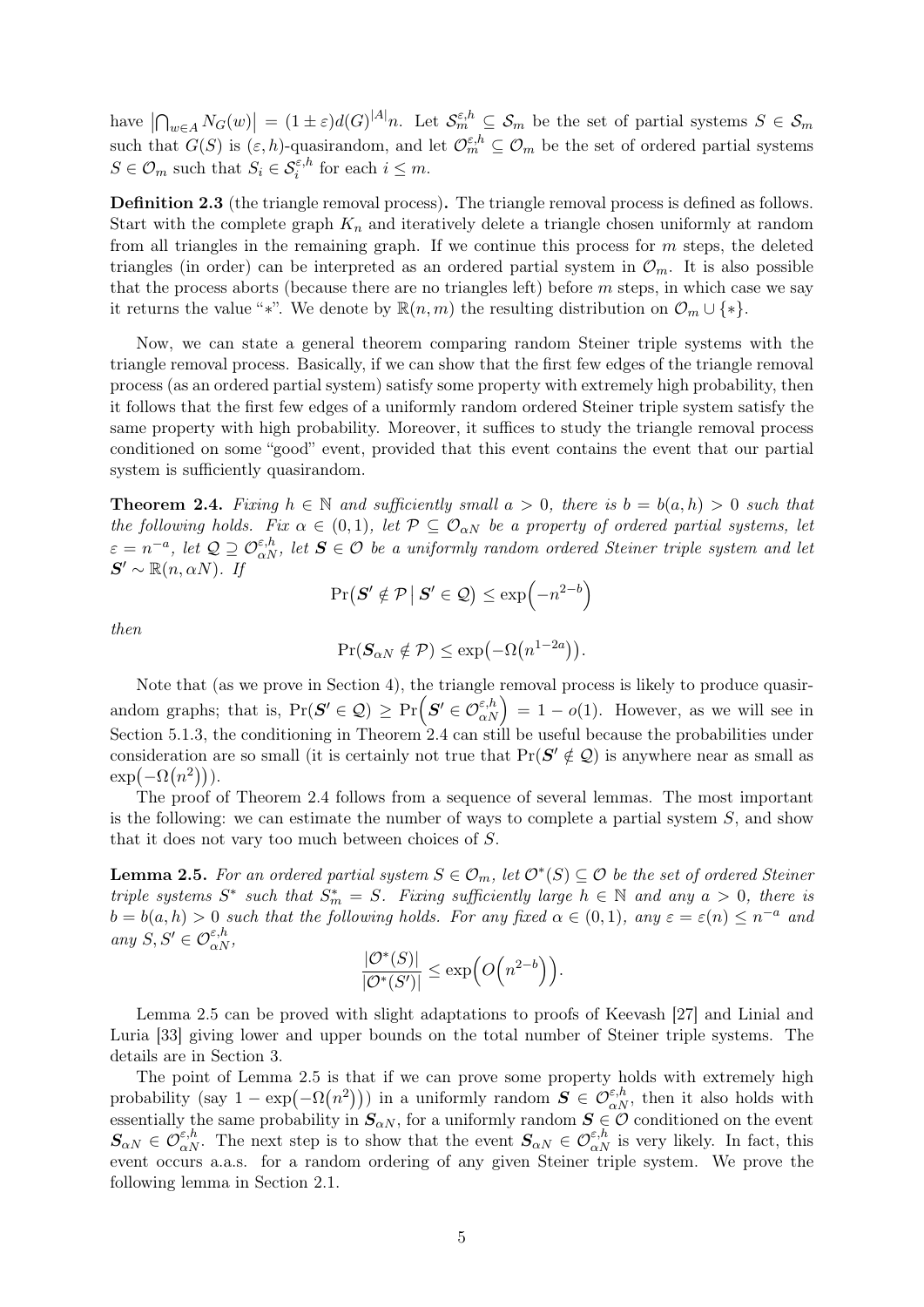**Lemma 2.6.** The following holds for any fixed  $h \in \mathbb{N}$ ,  $\alpha \in (0,1)$  and  $a \in (0,1/2)$ . Let  $\varepsilon = n^{-a}$ , consider any Steiner triple system S, and uniformly at random order its hyperedges to obtain an ordered Steiner triple system  $S \in \mathcal{O}$ . Then  $Pr(S_{\alpha N} \notin \mathcal{O}_{\alpha N}^{\epsilon,h}) = exp(-\Omega(n^{1-2\alpha}))$ .

The upshot of [Lemmas 2.5](#page-4-1) and [2.6](#page-4-2) is that if we can prove a property holds with extremely high probability in a uniformly random  $S \in \mathcal{O}_{\alpha N}^{\varepsilon,h}$  for sufficiently small  $\varepsilon$  and sufficiently large h, then that property also holds a.a.s. in the first  $\alpha N$  hyperedges of a uniformly random  $S \in \mathcal{O}$ .

Next, the following lemma says that each  $S \in \mathcal{O}_{\alpha N}^{\varepsilon,h}$  is roughly equally likely to be produced by the triangle removal process, so that  $\mathbb{R}(n, \alpha N)$  approximates the uniform distribution on  $\mathcal{O}_{\alpha N}^{\varepsilon, h}$ . It is proved in [Section 2.2.](#page-6-1)

<span id="page-5-0"></span>**Lemma 2.7.** The following holds for any fixed  $a \in (0,2)$  and  $\alpha \in [0,1]$ . Let  $\varepsilon = n^{-a}$ , let  $S, S' \in \mathcal{O}_{\alpha N}^{\varepsilon, 2}$  and let  $\mathbf{S} \sim \mathbb{R}(n, \alpha N)$ . Then

$$
\frac{\Pr(\boldsymbol{S} = S)}{\Pr(\boldsymbol{S} = S')} \le \exp(O(n^{2-a})).
$$

We can finally combine everything to prove [Theorem 2.4.](#page-4-0)

*Proof of [Theorem 2.4.](#page-4-0)* First, note that we can assume h is large enough for [Lemma 2.5,](#page-4-1) because if we increase h we still have  $\mathcal{Q} \supseteq \mathcal{O}_{\alpha N}^{\varepsilon, h}$ . Let  $\mathcal{S}'' \in \mathcal{O}_{\alpha N}^{\varepsilon, h}$  be a uniformly random partial system in  $\mathcal{O}_{\alpha N}^{\varepsilon,h}$ . By [Lemma 2.7,](#page-5-0) we have

$$
\Pr\left(\mathbf{S}' \notin \mathcal{P} \, \middle| \, \mathbf{S}' \in \mathcal{O}_{\alpha N}^{\varepsilon,h}\right) = \exp\bigl(O\bigl(n^{2-a}\bigr)\bigr) \Pr\bigl(\mathbf{S}'' \notin \mathcal{P}\bigr).
$$

(Recalling the definition of big-oh notation, we emphasise that this formula encapsulates a lower bound as well as an upper bound). Next, let  $c = b(a, h)$  in the notation of [Lemma 2.5.](#page-4-1) We similarly have

$$
\Pr\Big(\boldsymbol{S}_{\alpha N} \notin \mathcal{P} \,\Big|\, \boldsymbol{S}_{\alpha N} \in \mathcal{O}^{\varepsilon,h}_{\alpha N}\Big) = \exp\bigl(O\bigl(n^{2-c}\bigr)\bigr) \Pr\bigl(\boldsymbol{S}'' \notin \mathcal{P}\bigr).
$$

Using [Lemma 2.6,](#page-4-2) it follows that

$$
\begin{aligned} \Pr(\boldsymbol{S}_{\alpha N} \notin \mathcal{P}) \leq \Pr\Big(\boldsymbol{S}_{\alpha N} \notin \mathcal{P} \,\Big|\, \boldsymbol{S}_{\alpha N} \in \mathcal{O}_{\alpha N}^{\varepsilon,h}\Big) + \Pr\Big(\boldsymbol{S}_{\alpha N} \notin \mathcal{O}_{\alpha N}^{\varepsilon,h}\Big) \\ \leq \exp(O(n^{2-c})) \exp(O(n^{2-a})) \Pr\Big(\boldsymbol{S}^{\prime} \notin \mathcal{P} \,\Big|\, \boldsymbol{S}^{\prime} \in \mathcal{O}_{\alpha N}^{\varepsilon,h}\Big) + \exp(-\Omega(n^{1-2a})). \end{aligned}
$$

But, if a is small enough then  $Pr(S' \in \mathcal{Q}) \geq Pr(S' \in \mathcal{O}_{\alpha N}^{\varepsilon,h}) = 1 - o(1)$ , by a standard analysis of the triangle removal process; see [Theorem 4.1.](#page-13-0) So,

$$
\Pr\left(\mathbf{S}' \notin \mathcal{P} \mid \mathbf{S}' \in \mathcal{O}_{\alpha N}^{\varepsilon,h}\right) = \frac{\Pr\left(\mathbf{S}' \notin \mathcal{P} \text{ and } \mathbf{S}' \in \mathcal{O}_{\alpha N}^{\varepsilon,h}\right)}{\Pr\left(\mathbf{S}' \in \mathcal{O}_{\alpha N}^{\varepsilon,h}\right)} \\
\leq \frac{\Pr(\mathbf{S}' \notin \mathcal{P} \text{ and } \mathbf{S}' \in \mathcal{Q})}{\Pr\left(\mathbf{S}' \in \mathcal{O}_{\alpha N}^{\varepsilon,h}\right)} \\
= (1+o(1))\frac{\Pr(\mathbf{S}' \notin \mathcal{P} \text{ and } \mathbf{S}' \in \mathcal{Q})}{\Pr(\mathbf{S}' \in \mathcal{Q})} \\
= (1+o(1))\Pr(\mathbf{S}' \notin \mathcal{P} \mid \mathbf{S}' \in \mathcal{Q}).
$$

Choosing b such that  $b < \min\{c, a\}$  and  $2 - b \geq 1 - 2a$ , we then have

$$
\Pr(\mathbf{S}_{\alpha N} \notin \mathcal{P}) \le \exp\left(-\Omega(n^{1-2a})\right)
$$

as desired.

In [Section 2.1](#page-6-0) we prove [Lemma 2.6](#page-4-2) and in [Section 2.2](#page-6-1) we prove [Lemma 2.7.](#page-5-0) Also, in [Section 2.3](#page-7-0) we prove some lemmas which are useful tools for applying [Theorem 2.4](#page-4-0) in practice.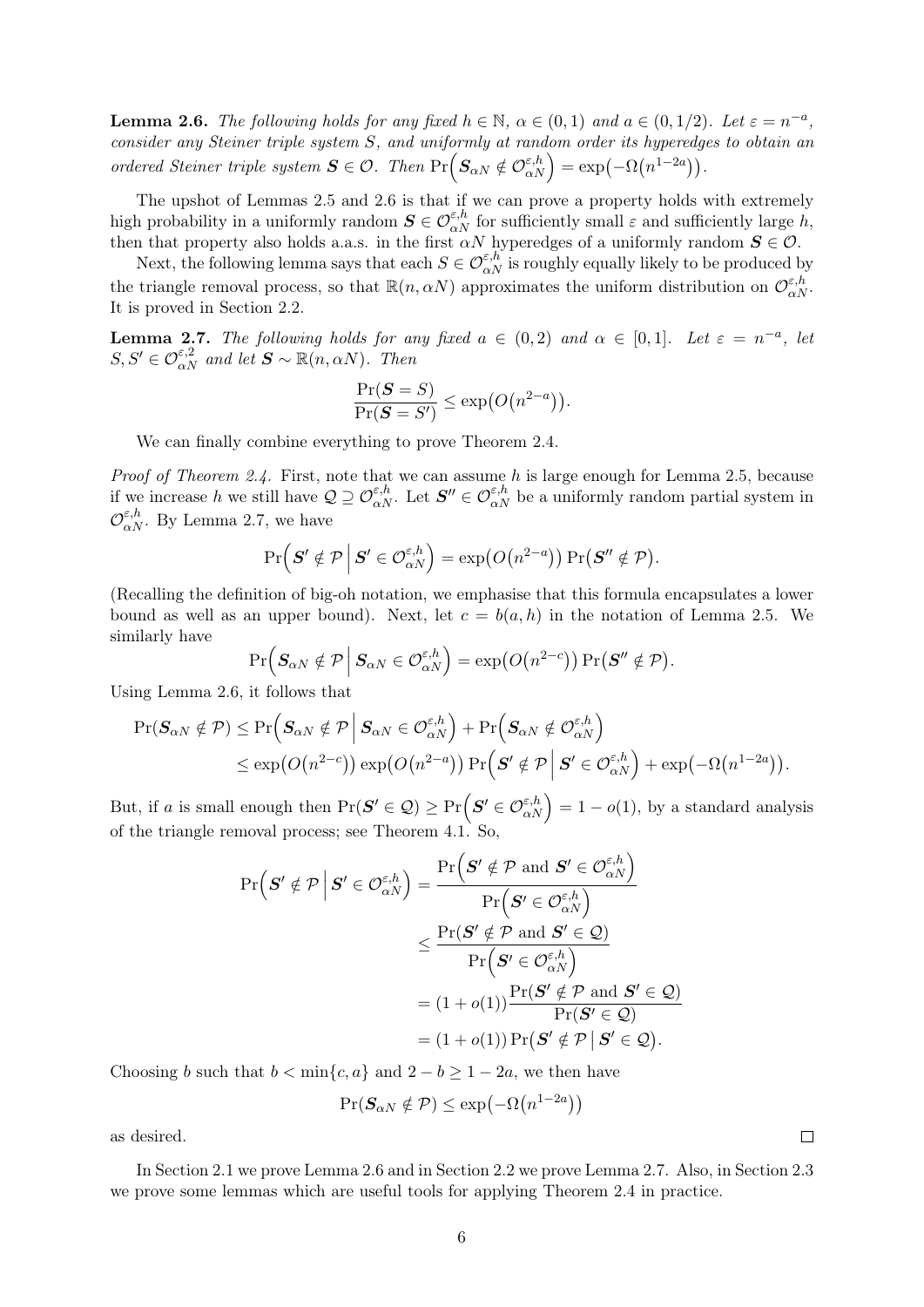#### <span id="page-6-0"></span>2.1 Randomly ordered Steiner triple systems

In this subsection we prove [Lemma 2.6.](#page-4-2)

*Proof.* Consider  $m \leq \alpha N$ . Note that  $S_m$  (as an unordered partial system) is a uniformly random subset of m hyperedges of S. Also note that

<span id="page-6-2"></span>
$$
d(G(\mathbf{S}_m)) = \frac{\binom{n}{2} - 3m}{\binom{n}{2}} = 1 - \frac{m}{N}.
$$

We can obtain a random partial system almost equivalent to  $S_m$  by including each hyperedge of S with independent probability  $m/N$ . Let S' denote the partial system so obtained, and let  $G' = G(S')$ . Now, fix a set A of at most h vertices. It suffices to prove

$$
\left| \bigcap_{w \in A} N_{\mathbf{G}'}(w) \right| = \left( 1 \pm n^{-a} \right) \left( 1 - \frac{m}{N} \right)^{|A|} n,
$$
\n(2)

with probability  $1 - \exp(-\Omega(n^{1-2a}))$ . Indeed, the so-called Pittel inequality (see [\[22,](#page-25-18) p. 17]) would imply that the same estimate holds with essentially the same probability if we replace  $S'$  with  $S_m$  (thereby replacing  $G'$  with  $G(S_m)$ ). We would then be able to finish the proof by applying the union bound over all  $m \leq \alpha N$  and all choices of A.

Note that there are at most  $\binom{|A|}{2}$  $\binom{A}{2}$  =  $O(1)$  hyperedges of S that include more than one vertex in  $A$  (by the defining property of a Steiner triple system). Let  $U$  be the set of vertices involved in these atypical hyperedges, plus the vertices in A, so that  $|U| = O(1)$ . Let  $N =$  $|(\bigcap_{w\in A}N_{\mathbf{G}'}(w))\setminus U|$ . For every  $v \notin U$  and  $w \in A$  there is exactly one hyperedge  $e_v^w$  in S containing v and w, whose presence in  $S'$  would prevent v from contributing to  $N$ . For each fixed  $v \notin U$  the hyperedges  $e_v^w$ , for  $w \in A$ , are distinct, so

$$
\Pr\left(v \in \bigcap_{w \in A} N_{\mathbf{G}'}(w)\right) = \left(1 - \frac{m}{N}\right)^{|A|},\,
$$

and by linearity of expectation  $\mathbb{E}N = (1 - m/N)^{|A|}(n - O(1))$ . Now, N is determined by the presence of at most  $(n-|U|)|A| = O(n)$  hyperedges in  $S'$ , and changing the presence of each affects N by at most  $2 = O(1)$ . So, by the Azuma–Hoeffding inequality (see [\[22,](#page-25-18) Section 2.4]),

$$
\Pr\left(\left|\mathbf{N} - \left(1 - \frac{m}{N}\right)^{|A|} n\right| > n^{-a} \left(1 - \frac{m}{N}\right)^{|A|} n - |U|\right) \le \exp\left(-\Omega \left(\frac{\left(n^{-a}(1-\alpha)^h n\right)^2}{n}\right)\right)
$$
\n
$$
= \exp\left(-\Omega \left(n^{1-2a}\right)\right).
$$

Finally, we recall that  $|(\bigcap_{w \in A} N_{G'}(w))| = N \pm |U|$ , which completes the proof of [\(2\).](#page-6-2)  $\Box$ 

#### <span id="page-6-1"></span>2.2 Approximate uniformity of the triangle removal process

In this subsection we prove [Lemma 2.7.](#page-5-0) We first make the simple observation that subgraph statistics in a quasirandom graph  $G$  can be easily estimated in terms of the density of  $G$ . In fact we prove a more general extension lemma about "rooted" subgraphs, which we will also use later in the paper. An embedding of a graph H in a graph  $G$  is a surjective homomorphism from H into G.

<span id="page-6-3"></span>**Proposition 2.8.** Let H be a fixed graph with identified vertices  $u_1, \ldots, u_k$ . Let G be an  $(\varepsilon, v(H) - 1)$ -quasirandom graph on n vertices, and let  $\phi : \{u_1, \ldots, u_k\} \to G$  be an embedding of  $F = H[{u_1, \ldots, u_k}]$  in G. Then, the number of ways to extend  $\phi$  to an embedding of H in G is

$$
(1 \pm O(\varepsilon))d(G)^{e(H)-e(F)}n^{v(H)-k}.
$$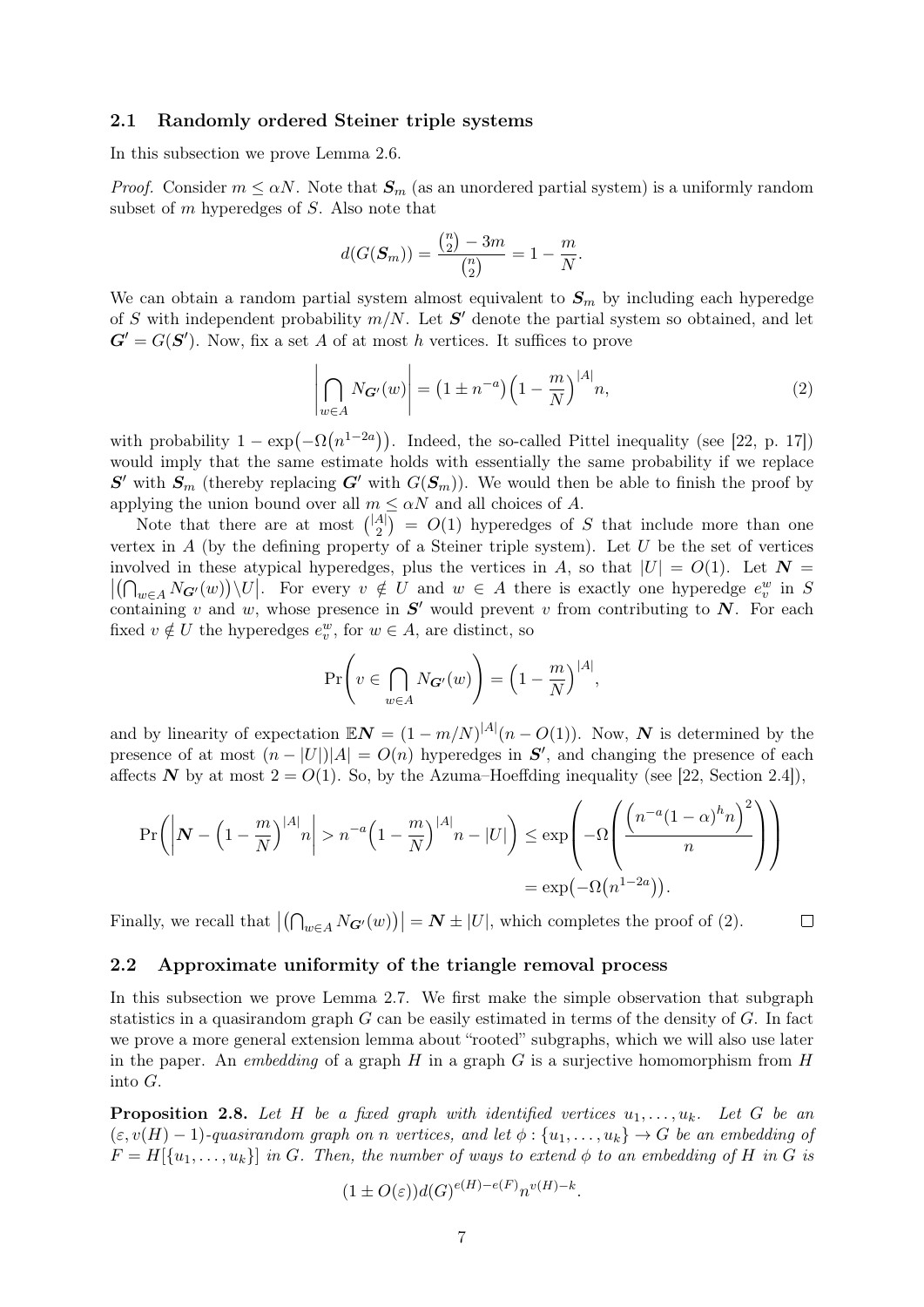In particular, taking  $k = 0$ , the number of copies of H in G is

$$
(1 \pm O(\varepsilon))d(G)^{e(H)}\frac{n^{v(H)}}{|\text{Aut}(H)|},
$$

where  $|\text{Aut}(H)|$  is the number of automorphisms of H.

*Proof.* Let  $U = \{u_1, \ldots, u_k\}$ ; we proceed by induction on the number of vertices in  $V(H)\backslash U$ . The base case is where  $U = V(H)$ , which is trivial. Suppose there is a vertex  $v \in V(H) \backslash U$ ; by induction there are

$$
(1 \pm O(\varepsilon))d(G)^{e(H)-e(F)-\deg_H(v)}n^{v(H)-|U|-1}
$$

embeddings of  $H - v$  extending  $\phi$ . For each such embedding, by  $(\varepsilon, v(H) - 1)$ -quasirandomness, there are  $(1 \pm \varepsilon)d(G)^{\deg_H(v)}n$  ways to choose a vertex of G with the right adjacencies to complete the embedding of  $H$ . The desired result follows.  $\Box$ 

Now we are ready to prove [Lemma 2.7.](#page-5-0)

*Proof.* Each  $G(S_i)$  has

$$
\left(1 \pm O\!\left(n^{-a}\right)\right) \left(1 - \frac{i}{N}\right)^3 \frac{n^3}{6}
$$

triangles, by  $(n^{-a}, 2)$ -quasirandomness and [Proposition 2.8.](#page-6-3) We therefore have

$$
\Pr(\boldsymbol{S}=S) = \prod_{i=0}^{\alpha N-1} \frac{1}{(1 \pm O(n^{-a}))(1 - i/N)^3 n^3/6},
$$

and a similar expression holds for  $Pr(S = S')$ . Taking quotients term-by-term gives

$$
\frac{\Pr(\mathbf{S} = S)}{\Pr(\mathbf{S} = S')} \le (1 + O(n^{-a}))^{\alpha N}
$$
  

$$
\le \exp(O(n^{2-a}))
$$

as desired.

#### <span id="page-7-0"></span>2.3 A coupling lemma and a concentration inequality

In this subsection we prove two lemmas that will be useful in combination with [Theorem 2.4.](#page-4-0) First, after some definitions we will show how to couple the triangle removal process with a simpler random hypergraph distribution.

**Definition 2.9.** For a partial system S, let  $\mathbb{G}(S, p)$  be the random distribution on 3-uniform hypergraphs where each hyperedge not conflicting with  $S$  (that is, not intersecting a hyperedge of S in more than 2 vertices) is included with probability p. So, if  $\varnothing$  is the empty order-n partial system, then  $\mathbb{G}(\emptyset, p) = \mathbb{G}(n, p)$  is the standard binomial random 3-uniform hypergraph. Let  $\mathbb{G}^*(S,p)$  be the distribution on partial systems obtained from  $\mathbb{G}(S,p)$  by considering all hyperedges which intersect another hyperedge in more than 2 vertices, and deleting all these hyperedges (and let  $\mathbb{G}^*(n, p) = \mathbb{G}^*(\varnothing, p)$ ). Let  $\mathbb{R}(S,m)$  be the partial system distribution obtained with m steps of the triangle removal process starting from  $G(S)$ .

<span id="page-7-1"></span>Note that  $\binom{n}{3}$  $\binom{n}{3}/n = (1+o(1))N$ . For small  $\alpha > 0$ , we can view  $\mathbb{G}^*(S, \alpha/n)$  as a "bite" of a "nibbling" process, that should be comparable to  $\mathbb{R}(S, \alpha N)$ .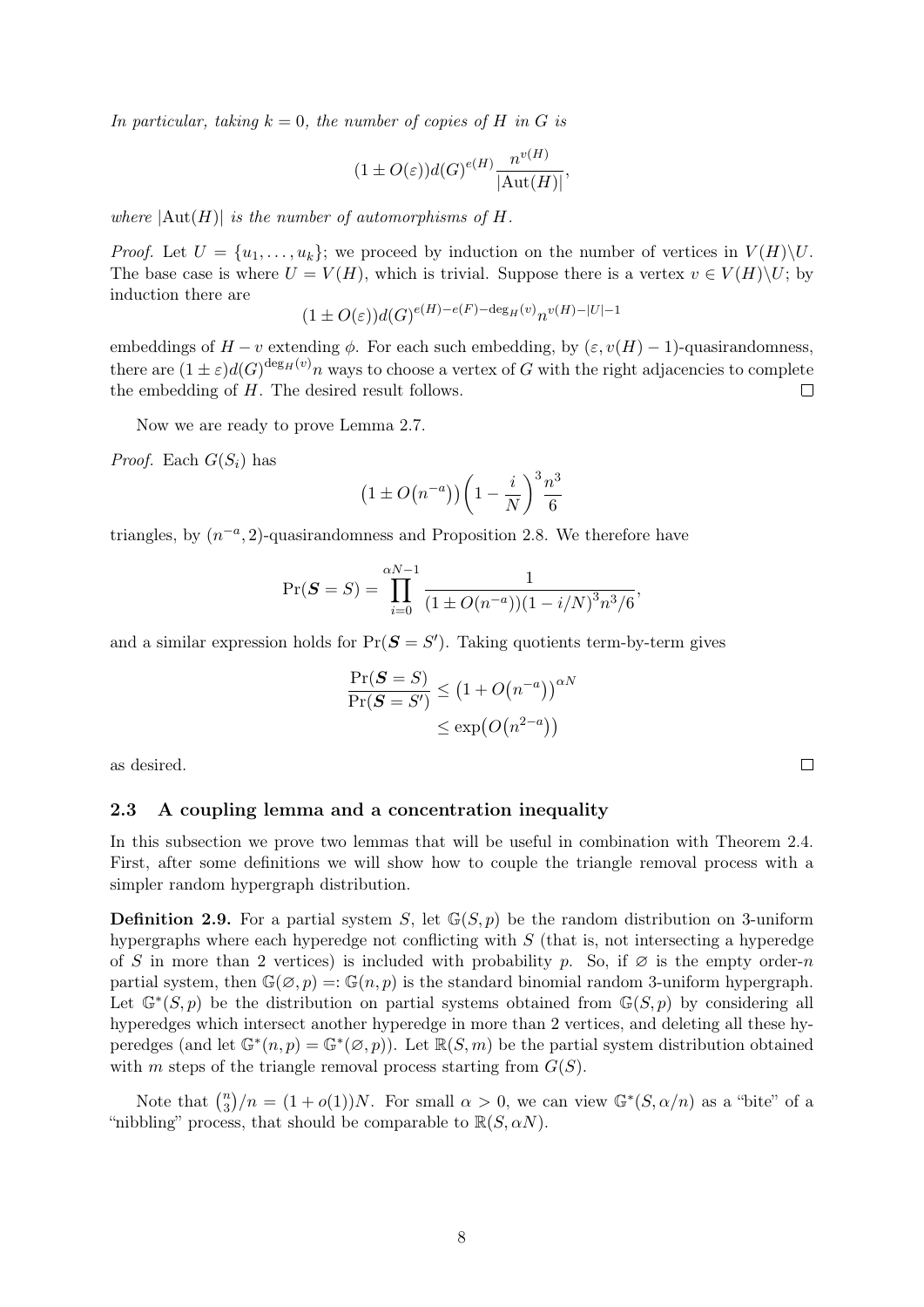**Lemma 2.10.** Let  $P$  be a property of unordered partial systems that is monotone increasing in the sense that  $S \in \mathcal{P}$  and  $S' \supseteq S$  implies  $S' \in \mathcal{P}$ . Fix  $\alpha \in (0,1)$  and  $S \in \mathcal{O}_m$  for some  $m \leq N - \alpha N$ . Let  $\mathbf{S} \sim \mathbb{R}(S, \alpha N)$  and  $\mathbf{S}^* \sim \mathbb{G}^*(S, \alpha/n)$ . Then

$$
Pr(S \cup S \notin \mathcal{P}) = O(1) Pr(S \cup S^* \notin \mathcal{P}),
$$

where  $S \cup S'$  denotes the unordered partial system containing all the edges of S and of S'.

Before proving [Lemma 2.10,](#page-7-1) we remark that we abuse notation slightly and use the conventions that \* is a superset of every partial system, that  $* \in \mathcal{P}$ , and that  $S \cup * = *$ . That is, if the triangle removal process aborts before reaching  $\alpha N$  edges, we still say that it satisfies  $\mathcal{P}$ .

*Proof.* Let  $S^* \sim \mathbb{G}^*(S, \alpha/n)$  be obtained from  $G \sim \mathbb{G}(S, \alpha/n)$ . If  $e(G) \leq \alpha N$ , then  $S^*$  can be coupled as a subset of  $S$ . Indeed, a random ordering of the edges of  $G$  can be viewed as the first few elements of a random ordering of the set of triangles of  $G(S)$ , and the triangle removal process with this ordering produces a superset of  $S^*$ . It follows that

$$
\Pr(S \cup S \notin \mathcal{P}) \le \Pr(S \cup S^* \notin \mathcal{P} \mid e(G) \le \alpha N).
$$

Next, note that  $e(G)$  has a binomial distribution with mean  $\mathbb{E}e(G) = \binom{n}{3}$  $\binom{n}{3}\alpha/n \leq \alpha N$ , so it is easy to see that  $Pr(e(G) \leq \alpha N) = \Omega(1)$ . It follows that

$$
\Pr(S \cup S \notin \mathcal{P}) \le \Pr(S \cup S^* \notin \mathcal{P}) / \Pr(e(G) \le \alpha N) = O(1) \Pr(S \cup S^* \notin \mathcal{P}). \Box
$$

We remark that [Lemma 2.10](#page-7-1) is similar in spirit to [\[46,](#page-26-15) Lemma 6.1]. In this subsection we also state and prove a bounded-differences inequality with Bernstein-type tails which can be used to analyse  $\mathbb{G}^*(S, \alpha/n)$ . Standard bounded-difference inequalities such as the Azuma–Hoeffding inequality do not provide strong enough tail bounds to apply [Theorem 2.4.](#page-4-0)

<span id="page-8-0"></span>**Theorem 2.11.** Let  $\omega = (\omega_1, \ldots, \omega_n)$  be a sequence of independent, identically distributed random variables with  $Pr(\omega_i = 1) = p$  and  $Pr(\omega_i = 0) = 1 - p$ . Let  $f : \{0, 1\}^n \to \mathbb{R}$  satisfy the Lipschitz condition  $|f(\boldsymbol{\omega}) - f(\boldsymbol{\omega}')| \leq K$  for all pairs  $\boldsymbol{\omega}, \boldsymbol{\omega}' \in \{0,1\}^n$  differing in exactly one coordinate. Then

$$
\Pr(|f(\boldsymbol{\omega}) - \mathbb{E}f(\boldsymbol{\omega})| > t) \le \exp\biggl(-\frac{t^2}{4K^2np + 2Kt}\biggr).
$$

*Proof.* We use Freedman's inequality [\(Lemma 4.2\)](#page-13-1), with the Doob martingale  $\mathbf{X}(0), \ldots, \mathbf{X}(n)$ defined by  $\mathbf{X}(i) = \mathbb{E}[f(\boldsymbol{\omega}) | \boldsymbol{\omega}_1, \dots, \boldsymbol{\omega}_i]$ . With  $\Delta \mathbf{X}(i)$  as the one-step change  $\mathbf{X}(i+1) - \mathbf{X}(i)$ and with  $V(i) = \sum_{i=0}^{i} \mathbb{E} \left[ (\Delta \mathbf{X}(i))^2 \, \middle| \, \boldsymbol{\omega}_1, \dots, \boldsymbol{\omega}_j \right]$ , it suffices to show that  $V(n) \leq 2K^2np$  with probability 1.

Condition on  $\omega_1, \ldots, \omega_i$  (thereby conditioning on  $\mathbf{X}(i)$ ). Let  $X^0$  and  $X^1$  be the values of  $\mathbf{X}(i+1)$  in the cases  $\boldsymbol{\omega}_{i+1} = 0$  and  $\boldsymbol{\omega}_{i+1} = 1$ , respectively. We have

$$
\mathbf{X}(i) = pX^1 + (1 - p)X^0,
$$
  

$$
|\mathbf{X}(i) - X^0| = p|X^1 - X^0| \le Kp.
$$

So,

$$
\mathbb{E}\Big[(\Delta \mathbf{X}(i))^2 \Big| \boldsymbol{\omega}_1, \dots, \boldsymbol{\omega}_i\Big] = p(\mathbf{X}(i) - X^1)^2 + (1 - p)(\mathbf{X}(i) - X^0)^2
$$
  
\n
$$
\leq K^2 p + (1 - p)K^2 p^2
$$
  
\n
$$
\leq 2K^2 p.
$$

The desired bound on  $V(n)$  follows.

Since the first version of this paper, we learned that [Theorem 2.11](#page-8-0) is also a direct consequence of [\[47,](#page-26-16) Theorem 1.3].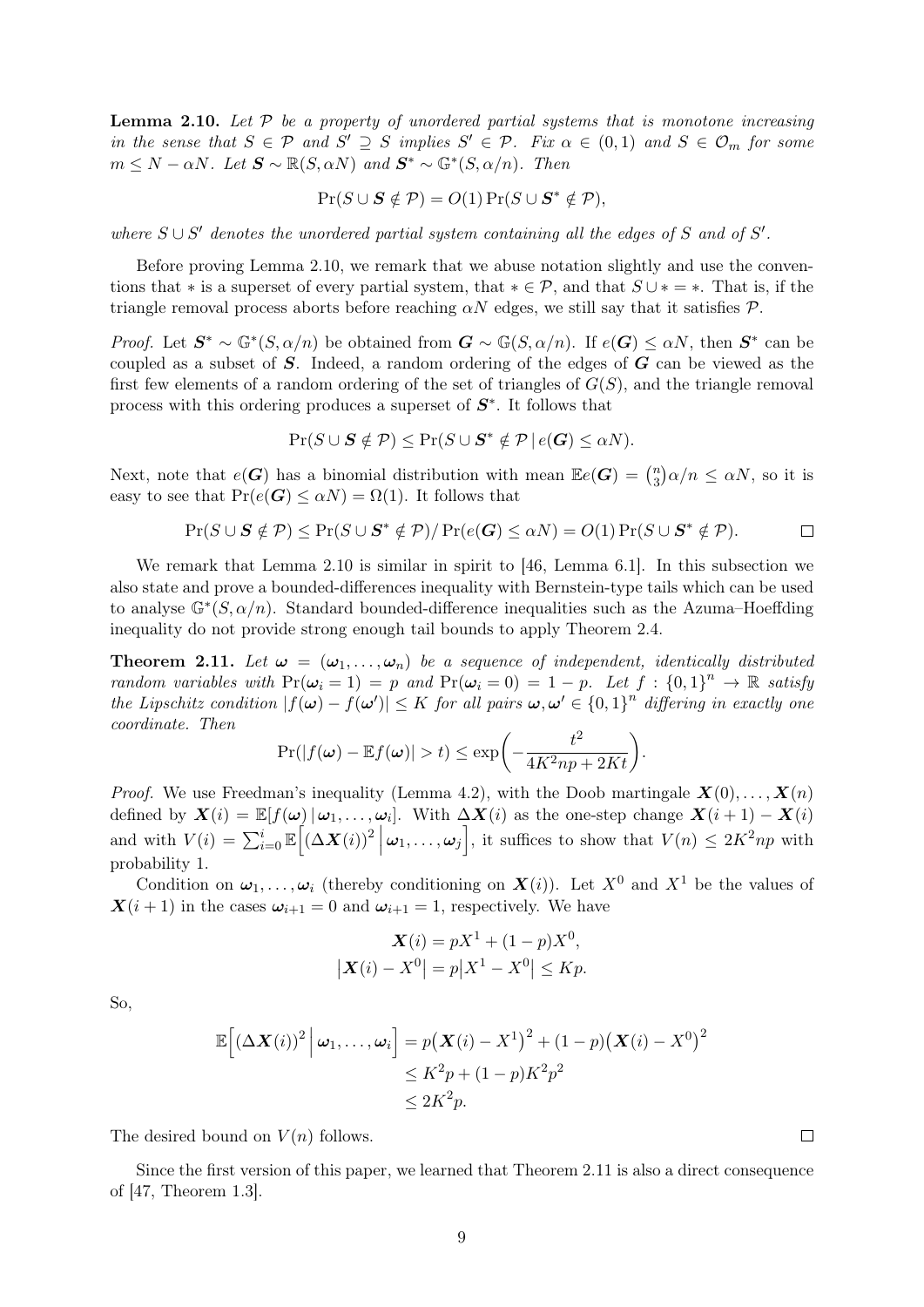### <span id="page-9-0"></span>3 Counting completions of Steiner triple systems

In this section we prove [Lemma 2.5.](#page-4-1) This is accomplished with minor adaptations of proofs by Linial and Luria [\[33\]](#page-26-2) and Keevash [\[27\]](#page-25-5). As in [Section 2,](#page-3-0) let  $N = \binom{n}{2}$  $\binom{n}{2}/3$  and assume that *n* is 1 or 3 mod 6.

For a partial system  $S \in \mathcal{S}_{\alpha N}^{n-a}$ , let  $\mathcal{S}^*(S)$  be the number of Steiner triple systems that include S. We want to determine  $|\mathcal{O}^*(S)| = (N - \alpha N)! |\mathcal{S}^*(S)|$  up to a factor of  $e^{n^{2-b}}$  (for some  $b > 0$ ). First, we can get an upper bound via the entropy method, as used by Linial and Luria [\[33\]](#page-26-2).

The reader may wish to refer to that paper for more detailed exposition. Before we begin the proof, we briefly remind the reader of the basics of the notion of entropy.

For random elements  $X, Y$  with supports supp  $X$ , supp  $Y$ , we define the (base-e) entropy

$$
H(\boldsymbol{X}) = -\sum_{x \in \text{supp }\boldsymbol{X}} \Pr(\boldsymbol{X} = x) \log(\Pr(\boldsymbol{X} = x))
$$

and the conditional entropy

$$
H(\boldsymbol{X} \mid \boldsymbol{Y}) = \sum_{y \in \text{supp } \boldsymbol{Y}} \Pr(\boldsymbol{Y} = y) H(\boldsymbol{X} \mid \boldsymbol{Y} = y).
$$

We will use two basic properties of entropy. First, we always have  $H(\mathbf{X}) \leq \log |\text{supp }\mathbf{X}|$ , with equality only when  $\boldsymbol{X}$  has the uniform distribution on its support. Second, for any sequence of random elements  $X_1, \ldots, X_n$ , we have

$$
H(\boldsymbol{X}_1,\ldots,\boldsymbol{X}_n)=\sum_{i=1}^n H(\boldsymbol{X}_i\,|\,\boldsymbol{X}_1,\ldots,\boldsymbol{X}_{i-1}).
$$

See for example [\[14\]](#page-25-19) for an introduction to the notion of entropy and proofs of the above two facts.

<span id="page-9-3"></span>**Theorem 3.1.** For any  $a > 0$ , any  $\alpha \in [0, 1]$ , and any  $S \in S_{\alpha N}^{n^{-\alpha}, 2}$ ,

$$
|\mathcal{S}^*(S)| \le \left( \left( 1 + O\left( n^{-a} + n^{-1/2} \right) \right) \left( \frac{1 - \alpha}{e} \right)^2 n \right)^{N(1 - \alpha)}.
$$

*Proof.* Let  $S^* \in S^*(S)$  be a uniformly random completion of S. We will estimate the entropy  $H(\mathbf{S}^*) = \log |\mathcal{S}^*(S)|$  of  $\mathbf{S}^*$ .

Let  $G = G(S)$ . For each  $e = \{x, y\} \in G$ , let  $\{x, y, z_e\}$  be the hyperedge that includes e in  $S^*$ . So, the sequence  $(z_e)_{e \in G}$  determines  $S^*$ . For any ordering on the edges of G, we have

<span id="page-9-1"></span>
$$
H(\mathbf{S}^*) = \sum_{e \in G} H\big(\mathbf{z}_e \mid \big(\mathbf{z}_{e'} : e' < e\big)\big). \tag{3}
$$

Now, a sequence  $\lambda \in [0,1]^{E(G)}$  with all  $\lambda_e$  distinct induces an ordering on the edges of G, with  $e' < e$  when  $\lambda_{e'} > \lambda_e$ . Let  $\mathbf{R}_e(\lambda)$  be an upper bound on  $|\text{supp}(\mathbf{z}_e | \mathbf{z}_{e'} : \lambda_{e'} > \lambda_e)|$  defined as follows.  $\mathbf{R}_{e}(\lambda) = 1$  if  $\lambda_{\{x, z_e\}} > \lambda_e$  or  $\lambda_{\{y, z_e\}} > \lambda_e$  (because in this case  $z_e$  is determined). Otherwise,  $\mathbf{R}_e(\lambda)$  is 1 plus the number of vertices  $v \notin \{x, y, z_e\}$  such that  $\{x, v\}, \{y, v\} \in G$ , and  $\lambda_{e'} < \lambda_e$  for each of the 6 edges  $e' \in G$  included in the hyperedges that include  $\{x, v\}$  and  $\{y, v\}$ in  $S^*$ . Since  $\mathbf{R}_e(\lambda)$  is an upper bound on  $|\text{supp}(\boldsymbol{z}_e | \boldsymbol{z}_{e'} : \lambda_{e'} > \lambda_e)|$ , we have

<span id="page-9-2"></span>
$$
H(\mathbf{z}_e \,|\, \mathbf{z}_{e'}: \,\lambda_{e'} > \lambda_e) \leq \mathbb{E}[\log \mathbf{R}_e(\lambda)].\tag{4}
$$

It follows from [\(3\)](#page-9-1) and [\(4\)](#page-9-2) that

$$
H(\boldsymbol{S}^*) \leq \sum_{e \in G} \mathbb{E}[\log \boldsymbol{R}_e(\lambda)].
$$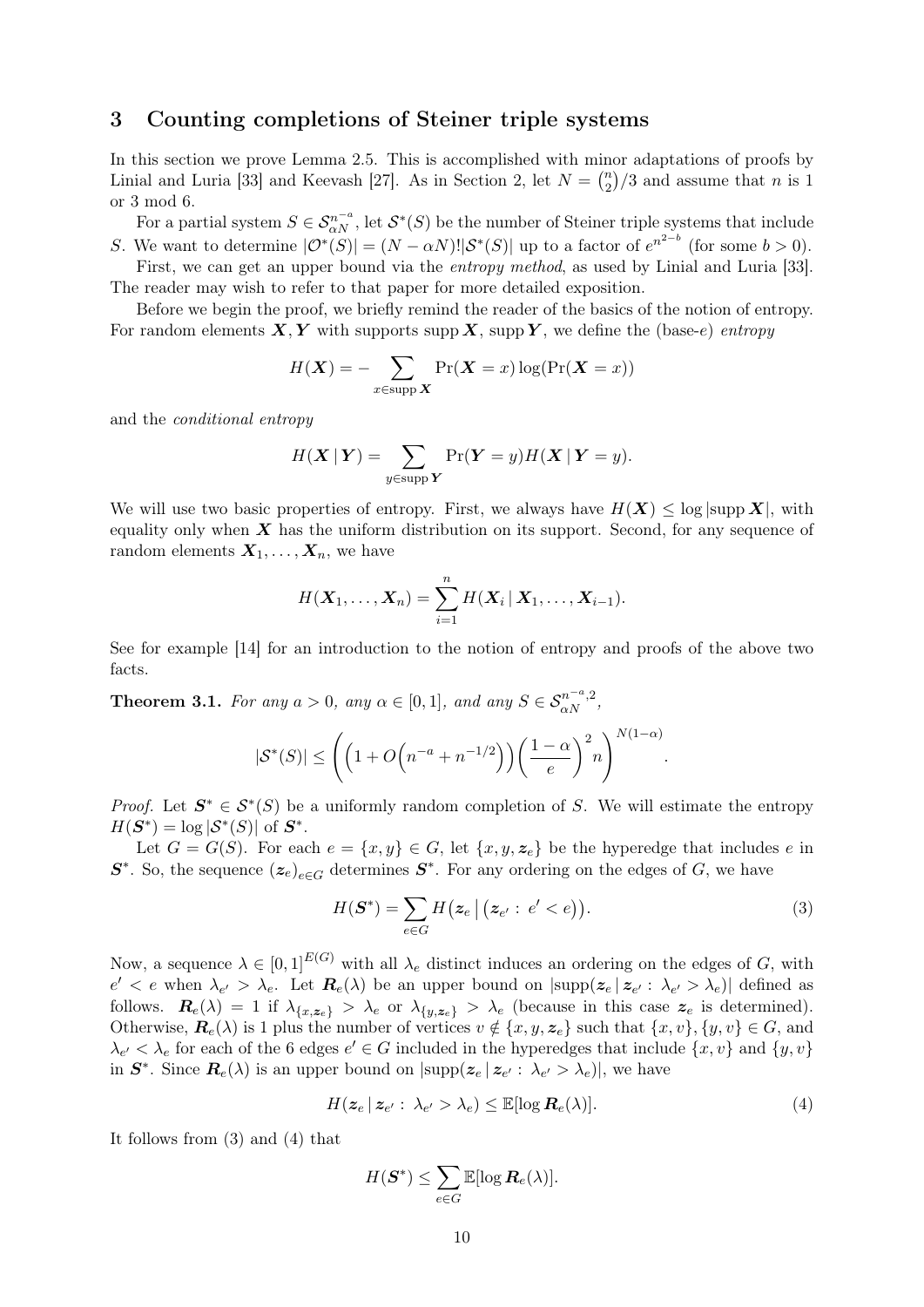This is true for any fixed  $\lambda$ , so it is also true if  $\lambda$  is chosen randomly, as follows. Let  $\lambda = (\lambda_e)_{e \in G}$ be a sequence of independent random variables, where each  $\lambda_e$  has the uniform distribution in [0, 1]. (With probability 1 each  $\lambda_v$  is distinct). Then

$$
H(\boldsymbol{S}^*) \leq \sum_{e \in G} \mathbb{E}[\log \boldsymbol{R}_e(\boldsymbol{\lambda})].
$$

Next, for any  $S^* \in \mathcal{S}^*(S)$  and  $\lambda_e \in [0,1]$ , let

$$
R_e^{S^*,\lambda_e} = \mathbb{E}\big[\boldsymbol{R}_e(\boldsymbol{\lambda})\,\big|\, \boldsymbol{S}^* = S^*,\, \boldsymbol{\lambda}_e = \lambda_e,\, \boldsymbol{\lambda}_{\{x,\boldsymbol{z}_e\}}, \boldsymbol{\lambda}_{\{y,\boldsymbol{z}_e\}} < \boldsymbol{\lambda}_e\big].
$$

(Note that  $\lambda_e = \lambda_e$  occurs with probability zero, so formally we should condition on  $\lambda_e =$  $\lambda_e \pm d\lambda_e$  and take limits in what follows, but there are no continuity issues so we will ignore this detail). Now, in G, by  $(n^{-a}, 2)$ -quasirandomness x and y have  $(1 + O(n^{-a}))(1 - \alpha)^2 n$  common neighbours other than  $z_e$ . By the definition of  $\mathbf{R}_e(\lambda)$  and linearity of expectation, we have

$$
R_e^{S^*,\lambda_e} = 1 + \left(1 + O(n^{-a})\right)(1 - \alpha)^2 \lambda_e^6 n.
$$

By Jensen's inequality,

$$
\mathbb{E}\bigl[\log \boldsymbol{R}_{e}(\boldsymbol{\lambda})\,\big|\,\boldsymbol{S}^{*}=\boldsymbol{S}^{*},\,\boldsymbol{\lambda}_{e}=\lambda_{e},\,\boldsymbol{\lambda}_{\{x,\boldsymbol{z}_{e}\}},\boldsymbol{\lambda}_{\{y,\boldsymbol{z}_{e}\}}<\boldsymbol{\lambda}_{e}\bigr]\leq \log R_{e}^{S^{*},\lambda_{e}},
$$

and

<span id="page-10-1"></span>
$$
\Pr(\boldsymbol{\lambda}_{\{x,\boldsymbol{z}_e\}},\boldsymbol{\lambda}_{\{y,\boldsymbol{z}_e\}}<\boldsymbol{\lambda}_e\,|\,\boldsymbol{\lambda}_e=\lambda_e)=\lambda_e^2,
$$

so

$$
\mathbb{E}[\log \mathbf{R}_e(\boldsymbol{\lambda}) \,|\, \boldsymbol{S}^* = S^*, \, \boldsymbol{\lambda}_e = \lambda_e] \leq \lambda_e^2 \log R_e^{S^*, \lambda_e} + \left(1 - \lambda_e^2\right) \log 1 = \lambda_e^2 \log R_e^{S^*, \lambda_e}.
$$

We then have

$$
\mathbb{E}[\log \mathbf{R}_e(\boldsymbol{\lambda}) \mid \mathbf{S}^* = S^*] \leq \mathbb{E}\Big[\lambda_e^2 \log R_e^{S^*, \boldsymbol{\lambda}_e}\Big]
$$
  
= 
$$
\int_0^1 \lambda_e^2 \log \Big(1 + \big(1 + O\big(n^{-a}\big)\big)\big(1 - \alpha\big)^2 \lambda_e^6 n\Big) d\lambda_e.
$$

For  $C > 0$  we can compute

$$
\int_0^1 t^2 \log(1 + Ct^6) dt = \frac{1}{3} \left( \log(1 + C) - 2 + \frac{2 \arctan\sqrt{C}}{\sqrt{C}} \right),\tag{5}
$$

so (taking  $C = (1 + O(n^{-a}))(1 - \alpha)^2 n$ ) we deduce

$$
\mathbb{E}[\log \mathbf{R}_e(\boldsymbol{\lambda}) \,|\, \boldsymbol{S}^* = S^*] \leq \frac{1}{3} \Big( \log \Big( (1-\alpha)^2 n \Big) - 2 \Big) + O\Big( n^{-a} + n^{-1/2} \Big).
$$

We conclude that

$$
\log |\mathcal{S}^*(S)| \le H(\mathbf{S}^*)
$$
  
\n
$$
\le \sum_{e \in G} \mathbb{E}[\log \mathbf{R}_e(\boldsymbol{\lambda})]
$$
  
\n
$$
\le (N - \alpha N) \Big( \log \Big( (1 - \alpha)^2 n \Big) - 2 + O\Big( n^{-a} + n^{-1/2} \Big) \Big),
$$

which is equivalent to the theorem statement.

<span id="page-10-0"></span>For the lower bound, we will count ordered Steiner triple systems.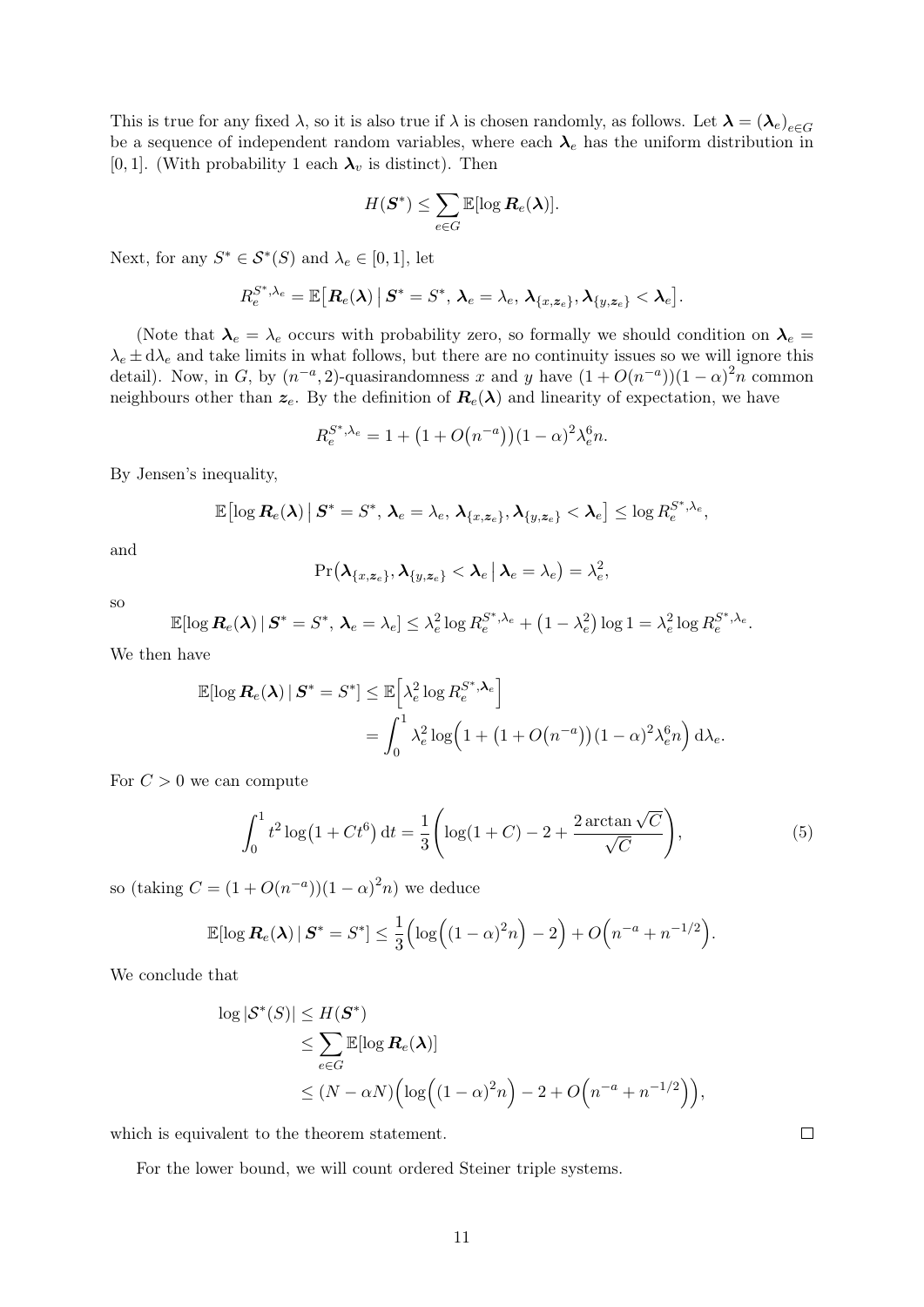**Theorem 3.2.** Fixing sufficiently large  $h \in \mathbb{N}$  and any  $a > 0$ , there is  $b = b(a, h) > 0$  such that the following holds. For any  $\alpha \in (0,1)$  and any  $S \in \mathcal{O}_{\alpha N}^{n^{-a},h}$ ,

$$
|\mathcal{O}^*(S)| \ge \left( \left( 1 - O\left( n^{-b} \right) \right) \left( \frac{1 - \alpha}{e} \right)^2 n \right)^{N(1 - \alpha)} (N - \alpha N)!.
$$

To prove [Theorem 3.2](#page-10-0) we will need an analysis of the triangle removal process (which we provide in [Section 4\)](#page-12-0) and the following immediate consequence of [\[27,](#page-25-5) Theorem 2.1].

<span id="page-11-0"></span>**Theorem 3.3.** There are  $h \in \mathbb{N}$ ,  $\varepsilon_0, a \in (0,1)$  and  $n_0, \ell \in \mathbb{N}$  such that if  $S \in \mathcal{S}_m^{\varepsilon,h}$  is a partial system with  $n \ge n_0$ ,  $d(G(S)) = 1 - m/N \ge n^{-a}$  and  $\varepsilon \le \varepsilon_0 d(G)^{\ell}$ , then S can be completed to a Steiner triple system.

*Proof of [Theorem 3.2.](#page-10-0)* Let  $h \geq 2, \ell, \varepsilon_0$  be as in [Theorem 3.3.](#page-11-0) Let  $c > 0$  be smaller than  $a \cdot b(a, h)$ in the notation of [Theorem 4.1,](#page-13-0) and smaller than the "a" in [Theorem 3.3.](#page-11-0) Let  $\varepsilon = n^{-c/\ell}/\varepsilon_0$  and  $M = (1 - \varepsilon)N$ . Let  $S^* \in \mathcal{O}_M \cup \{*\}$  be the result of running the triangle removal process on  $G(S)$  to build a partial system extending S, until there are M hyperedges (that is,  $S^* = S \cup S$ where  $\mathbf{S} \sim \mathbb{R}(S, M - \alpha N)$  in the notation of [Section 2.3\)](#page-7-0). Let  $\mathcal{O}^*$  be the set of M-hyperedge  $(\varepsilon, h)$ -quasirandom ordered partial systems  $S^* \in \mathcal{O}_{M}^{\varepsilon, h}$  extending S. The choice of c ensures that by [Theorem 4.1](#page-13-0) we a.a.s. have  $S^* \in \mathcal{O}^*$ , and by [Theorem 3.3](#page-11-0) each  $S^* \in \mathcal{O}^*$  can be completed to an ordered Steiner triple system.

Now, by [Proposition 2.8](#page-6-3) and quasirandomness, for each  $S^* \in \mathcal{O}^*$ , the number of triangles in each  $G(S_i^*)$  is

$$
(1 \pm O(n^{-c}))(1 - i/N)^3 n^3/6,
$$

so

$$
\Pr(\boldsymbol{S}^* = S^*) \le \prod_{i=\alpha N}^{M-1} \frac{1}{(1 - O(n^{-c}))(1 - i/N)^3 n^3/6}.
$$

As discussed, using [Theorem 4.1](#page-13-0) we have

$$
\sum_{S^* \in \mathcal{O}^*} \Pr(\mathbf{S}^* = S^*) = 1 - o(1),
$$

so

$$
|\mathcal{O}^*| \ge (1 - o(1)) \prod_{i = \alpha N}^{M-1} (1 - O(n^{-c})) \left( 1 - \frac{i}{N} \right)^3 \frac{n^3}{6}
$$
  
=  $\left( (1 - O(n^{-c})) \frac{n^3}{6} \right)^{(1 - \alpha)N} \exp \left( 3 \sum_{i = \alpha N}^{M-1} \log \left( 1 - \frac{i}{N} \right) \right).$ 

Now, note that

$$
\sum_{i=\alpha N}^{M-1} \frac{1}{N} \log \left( 1 - \frac{i+1}{N} \right) \le \int_{\alpha}^{(1-\varepsilon)} \log(1-t) dt \le \sum_{i=\alpha N}^{M-1} \frac{1}{N} \log \left( 1 - \frac{i}{N} \right).
$$

We compute

$$
\sum_{i=\alpha N}^{M} \left( \log \left( 1 - \frac{i}{N} \right) - \log \left( 1 - \frac{i+1}{N} \right) \right) = \sum_{i=\alpha N}^{M} \log \left( 1 + \frac{1}{N - (i+1)} \right)
$$

$$
\leq \sum_{i=\alpha N}^{M} \frac{1}{N - (i+1)}
$$

$$
= O(\log n),
$$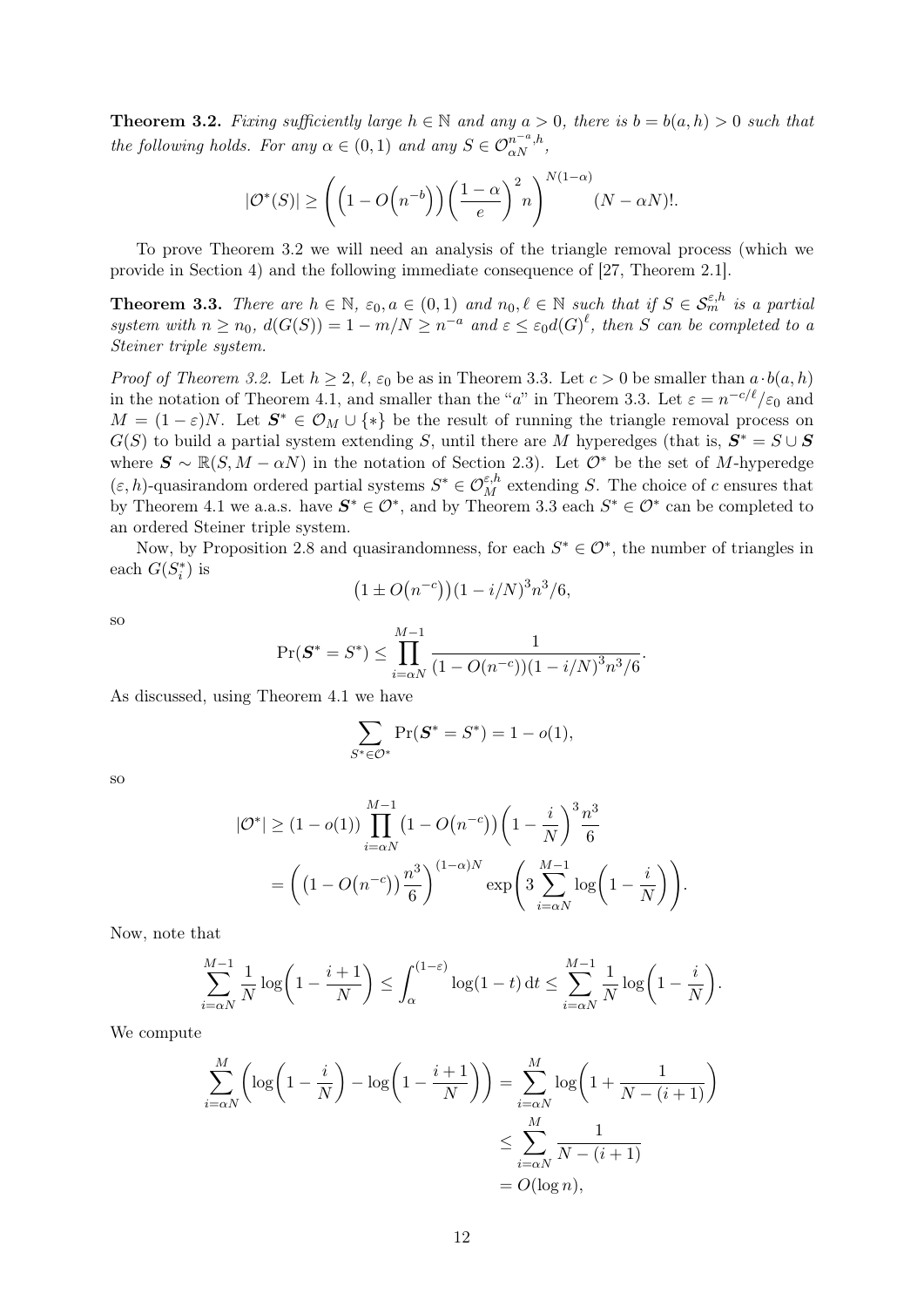so, noting that  $\int \log s \, ds = s(\log s - 1)$ ,

$$
3\sum_{i=\alpha N}^{M} \log\left(1 - \frac{i}{N}\right) = 3N \int_{\alpha}^{(1-\varepsilon)} \log(1-t) dt + O(\log n)
$$

$$
= 3N \int_{\varepsilon}^{(1-\alpha)} \log s \, ds + O(\log n)
$$

$$
= 3N((1-\alpha)(\log(1-\alpha)-1)-\varepsilon(\log \varepsilon-1)) + O(\log n),
$$

$$
\exp\left(3\sum_{i=\alpha N}^{M} \log\left(1 - \frac{i}{N}\right)\right) = \left(\left(1 + O\left(n^{-c/\ell} \log n\right)\right) \frac{1-\alpha}{e}\right)^{3N(1-\alpha)}.
$$

For  $b < c/\ell$ , it follows that

$$
|\mathcal{O}^*| \ge \left( \left( 1 - O\left( n^{-b} \right) \right) \frac{n^3 (1 - \alpha)^3}{6e^3} \right)^{(1 - \alpha)N}
$$
  
= 
$$
\left( \left( 1 - O\left( n^{-b} \right) \right) \left( \frac{1 - \alpha}{e} \right)^2 n \right)^{(1 - \alpha)N} (N - \alpha N)!.
$$

Recalling that each  $S^* \in \mathcal{O}^*$  can be completed, the desired result follows.

Now, it is extremely straightforward to prove [Lemma 2.5.](#page-4-1)

*Proof.* Let  $b \le \min\{a, 1/2\}$  and  $h \ge 2$  satisfy [Theorem 3.2.](#page-10-0) By [Theorem 3.1](#page-9-3) we have

$$
|\mathcal{O}^*(S)| \leq |\mathcal{S}^*(S)|(N - \alpha N)! \leq \left(\left(1 + O\left(n^{-b}\right)\right)\left(\frac{1-\alpha}{e}\right)^2 n\right)^{N(1-\alpha)} (N - \alpha N)!,
$$

and by [Theorem 3.2](#page-10-0) we have

$$
|\mathcal{O}^*(S')| \ge \left( \left(1 - O\left(n^{-b}\right)\right) \left(\frac{1-\alpha}{e}\right)^2 n \right)^{N(1-\alpha)} (N - \alpha N)!.
$$

Dividing these bounds gives

$$
\frac{|\mathcal{O}^*(S)|}{|\mathcal{O}^*(S')|} \le \left(1 - O\left(n^{-b}\right)\right)^{N(1-\alpha)} \le \exp\left(O\left(n^{2-b}\right)\right).
$$

 $\Box$ 

### <span id="page-12-0"></span>4 An analysis of the triangle removal process

The triangle removal process starting from the complete graph has already been thoroughly analysed; see in particular the precise analysis by Bohman, Frieze and Lubetzky [\[6\]](#page-25-20) and their simplified analysis in [\[5\]](#page-25-21). In this paper, we will need an analysis of the triangle removal process starting from a quasirandom graph. This basically follows from the aforementioned work of Bohman, Frieze and Lubetzky, but since the result we need was not stated in a concrete form in their papers, we provide our own (very simplified, and very crude) analysis in this section. We emphasise that this section contains no new ideas.

As in [Section 2,](#page-3-0) let  $N = \binom{n}{2}$  $n_2$ /3 and assume that *n* is 1 or 3 mod 6. As previously introduced, the triangle removal process is defined as follows. We start with a graph G with say  $3N - 3m$ edges, then iteratively delete (the edges of) a triangle chosen uniformly at random from all triangles in the remaining graph. Let

$$
G = \boldsymbol{G}(m), \boldsymbol{G}(m+1), \ldots
$$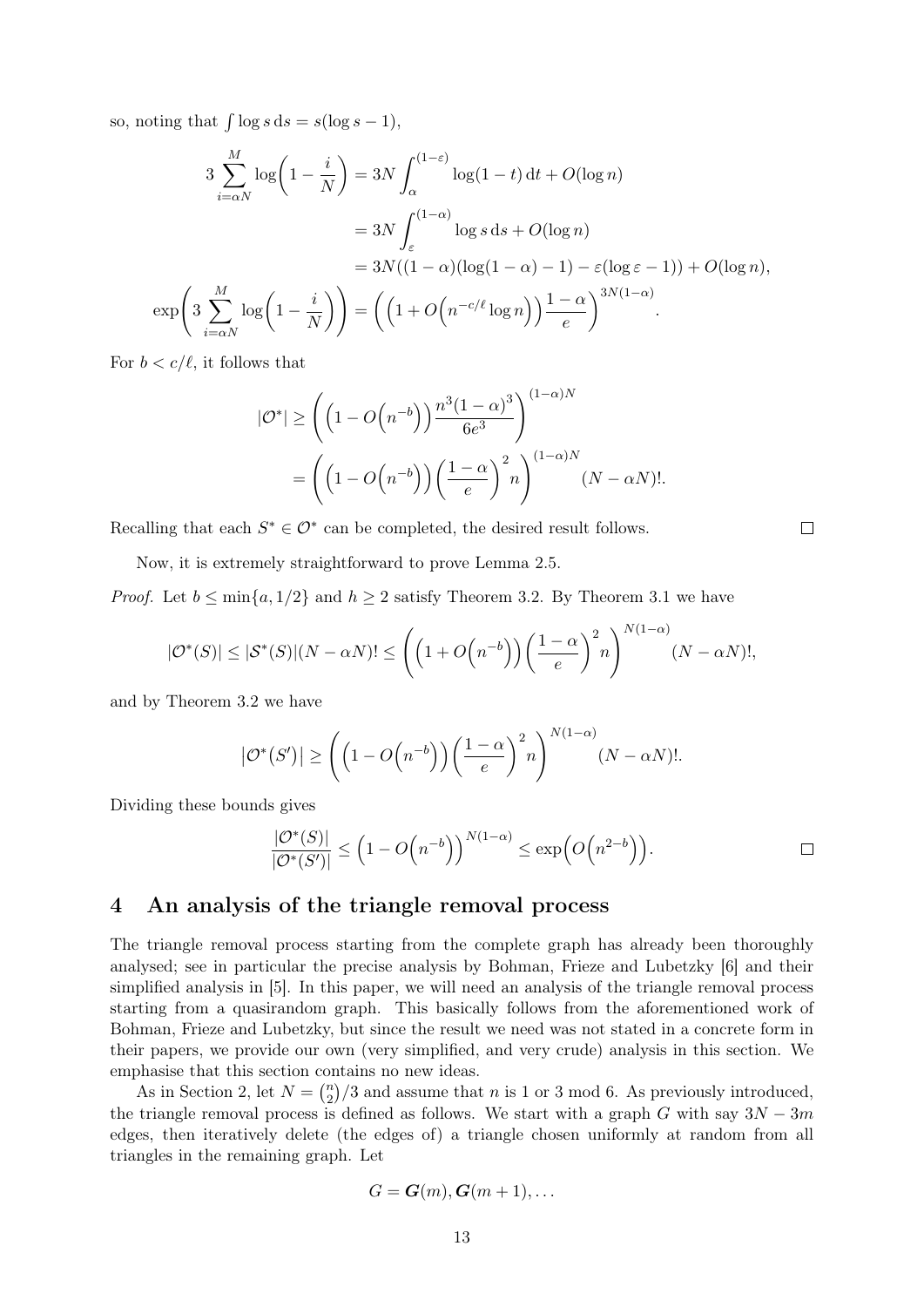be the sequence of random graphs generated by this process. This process cannot continue forever, but we "freeze" the process instead of aborting it: if  $G(M)$  is the first graph in the sequence with no triangles, then let  $G(i) = G(M)$  for  $i > M$ .

Our objective in this section is to show that if  $G$  is quasirandom then the triangle removal process is likely to maintain quasirandomness and unlikely to freeze until nearly all edges are gone.

<span id="page-13-0"></span>**Theorem 4.1.** For all  $h \geq 2$  and  $a > 0$  there is  $b(a, h) > 0$  such that the following holds. Let  $n^{-a} \leq \varepsilon < 1/2$  and suppose G is a  $(\varepsilon, h)$ -quasirandom graph with  $N - 3m$  edges. Then a.a.s.  $\mathbf{M} \geq (1 - \varepsilon^b)N$  and moreover for each  $m \leq i \leq (1 - \varepsilon^b)N$ , the graph  $\mathbf{G}(i)$  is  $(\varepsilon^b, h)$ . quasirandom.

Note that  $K_n$  is  $(O(1/n), h)$ -quasirandom for any fixed h, so in particular when we start the triangle removal process from  $G = K_n$  it typically runs almost to completion.

To prove [Theorem 4.1,](#page-13-0) it will be convenient to use Freedman's inequality [\[18,](#page-25-22) Theorem 1.6], as follows. (This was originally stated for martingales, but it also holds for supermartingales with the same proof). Here and in what follows, we write  $\Delta X(i)$  for the one-step change  $X(i + 1)$  –  $X(i)$  in a variable X.

<span id="page-13-1"></span>**Lemma 4.2.** Let  $X(0), X(1), \ldots$  be a supermartingale with respect to a filtration  $(\mathcal{F}_i)$ . Suppose that  $|\Delta \mathbf{X}(i)| \leq K$  for all i, and let  $V(i) = \sum_{j=0}^{i-1} \mathbb{E} \left[ (\Delta \mathbf{X}(j))^2 \, \middle| \, \mathcal{F}_j \right]$ . Then for any  $t, v > 0$ ,

$$
\Pr(\mathbf{X}(i) \ge \mathbf{X}(0) + t \text{ and } V(i) \le v \text{ for some } i) \le \exp\bigg(-\frac{t^2}{2(v+Kt)}\bigg).
$$

Proof of [Theorem 4.1.](#page-13-0) For a set A of at most h vertices, let  $Y_A(i) = |\bigcap_{w \in A} N_{G(i)}(w)|$ . Let  $p(i) = (1 - i/N)$  and let  $p^{k}(i) = (1 - i/N)^{k}$ , so that  $p^{|A|}(i)n$  is the predicted trajectory of each  $Y_A(i)$ .

Fix some large C and small c to be determined. We will choose  $b < c/(C+1)$  so that  $e(i) := p(i)^{-C} \varepsilon^{c} \leq \varepsilon^{b}$  for  $i \leq N(1 - \varepsilon^{b})$ . This means that if the conditions

$$
Y_A(i) \le p^{|A|}(i) n(1 + e(i)),
$$
  

$$
Y_A(i) \ge p^{|A|}(i) n(1 - e(i)),
$$

are satisfied for all A, then  $G(i)$  is  $(e(i), h)$ -quasirandom (therefore  $(\varepsilon^b, h)$ -quasirandom).

Let  $T'$  be the smallest index  $i \geq m$  such that for some A, the above equations are violated (let  $T' = \infty$  if this never happens). Let  $T = T' \wedge N(1 - \varepsilon^b)$ . Define the stopped processes

$$
\mathbf{Y}_A^+(i) = \mathbf{Y}_A(i \wedge \mathbf{T}) - p^{|A|}(i \wedge \mathbf{T})n(1 + e(i \wedge \mathbf{T})),
$$
  

$$
\mathbf{Y}_A^-(i) = -\mathbf{Y}_A(i \wedge \mathbf{T}) + p^{|A|}(i \wedge \mathbf{T})n(1 - e(i \wedge \mathbf{T})).
$$

We want to show that for each A and each  $s \in \{+, -\}$ , the process  $\mathbf{Y}_A^s = (\mathbf{Y}_A^s(i), \mathbf{Y}_A^s(i+1), \dots)$ is a supermartingale, and then we want to use [Lemma 4.2](#page-13-1) and the union bound to show that a.a.s. each  $Y_A^s$  only takes negative values.

To see that this suffices to prove [Theorem 4.1,](#page-13-0) note that if  $i < T$  then by [Proposition 2.8](#page-6-3) the number of triangles in  $G(i)$  is

$$
Q(i) = (1 \pm O(e(i))) \frac{p^3(i)n^3}{6} > 0.
$$

This means  $T \leq M$ , so the event that each  $Y_A^s$  only takes negative values contains the event that each  $G(i)$  is non-frozen and sufficiently quasirandom for  $i \leq N(1 - \varepsilon^b)$ .

Let  $\mathbf{R}_A(i) = \bigcap_{w \in A} N_{\mathbf{G}(i)}(w)$ , so that  $\mathbf{Y}_A(i) = |\mathbf{R}_A(i)|$ . Fix A, and consider  $x \in \mathbf{R}_A(i)$ , for  $i < T$ . The only way we can have  $x \notin \mathbf{R}_A(i+1)$  is if we remove a triangle containing an edge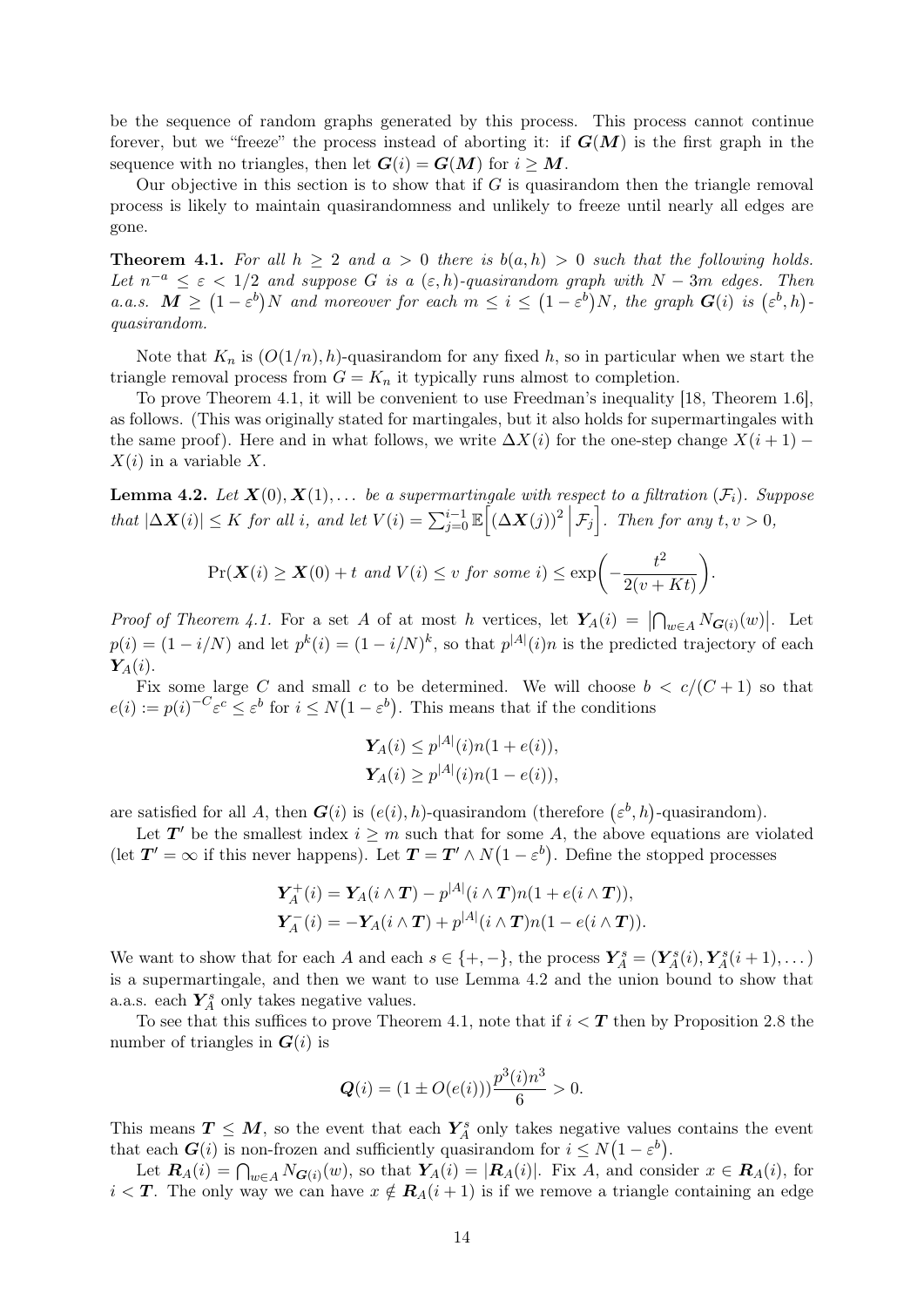$\{x, w\}$  for some  $w \in A$ . Now, for each  $w \in A$ , the number of triangles in  $G(i)$  containing the edge  $\{x, v\}$  is  $(1 \pm O(e(i)))p^2(i)n$  by [Proposition 2.8.](#page-6-3) The number of triangles containing x and more than one vertex of A is  $O(1)$ . So,

$$
\Pr(x \notin \mathbf{R}_A(i+1)) = \frac{1}{\mathbf{Q}(i)} \left( \sum_{w \in A} (1 \pm O(e(i))) p^2(i) n - O(1) \right)
$$

$$
= (1 \pm O(e(i))) \frac{|A|}{p(i)N}.
$$

For  $i < T$  we have  $|\mathbf{R}_A(i)| = (1 \pm e(i))p^{|A|}(i)n$ , so by linearity of expectation

$$
\mathbb{E}[\Delta \mathbf{Y}_A(i) | \mathbf{G}(i)] = -(1 \pm O(e(i))) \frac{|A| p^{|A|-1}(i) n}{N}
$$
  
= 
$$
-\frac{|A| p^{|A|-1}(i) n}{N} + O\left(\frac{e(i) p^{|A|-1}(i)}{n}\right).
$$

Note also that we have the bound  $\Delta Y_A(i) \leq 2 = O(1)$  (with probability 1). Also, for fixed k, we have

$$
\Delta p^{k}(i) = \left(1 - \frac{i+1}{N}\right)^{k} - \left(1 - \frac{i}{N}\right)^{k}
$$

$$
= \left(1 - \frac{i}{N}\right)^{k} \left(\left(\frac{N-i-1}{N-i}\right)^{k} - 1\right)
$$

$$
= p^{k}(i) \left(\left(1 - \frac{1}{N-i}\right)^{k} - 1\right)
$$

$$
= p^{k}(i) \left(-\frac{k}{N-i} + O\left(\frac{1}{(N-i)^{2}}\right)\right)
$$

$$
= -\frac{kp^{k-1}(i)}{N} \left(1 + O\left(\frac{p(i)}{n^{2}}\right)\right)
$$

$$
= -\frac{kp^{k-1}(i)}{N} + o\left(\frac{e(i)p^{k-1}(i)}{n^{2}}\right),
$$

and with  $ep^k$  denoting the pointwise product  $i \mapsto e(i)p^k(i)$ , we then have

$$
\Delta\left(ep^k\right)(i) = \varepsilon^c \Delta p^{k-C}(i)
$$

$$
= \varepsilon^c \Theta\left(\frac{(C-k)p^{k-C-1}(i)}{N}\right)
$$

$$
= \Theta\left(\frac{(C-k)e(i)p^{k-1}(i)}{n^2}\right).
$$

For large  $C$  it follows that

$$
\mathbb{E}\big[\Delta \mathbf{Y}_A^+(i) \, \big| \, \mathbf{G}(i)\big] = \mathbb{E}[\Delta \mathbf{Y}_A(i) \, \big| \, \mathbf{G}(i)\big] - \Delta p^{|A|}(i) n - \Delta \Big(e^{[A]}\Big)(i) n \leq 0,
$$

and similarly

$$
\mathbb{E}\big[\Delta \boldsymbol{Y}_A^-(i)\,\big|\,\boldsymbol{G}(i)\big]\leq 0
$$

for  $i < T$ . (For  $i \geq T$  we trivially have  $\Delta Y_A^s(i) = 0$ ) Since each  $Y_A^s$  is a Markov process, it follows that each is a supermartingale. Now, we need to bound  $\Delta Y^s_A(i)$  and  $\mathbb{E}\Big[(\Delta Y^s_A(i))^2\Big]$  $\bm{G}(i)$ ,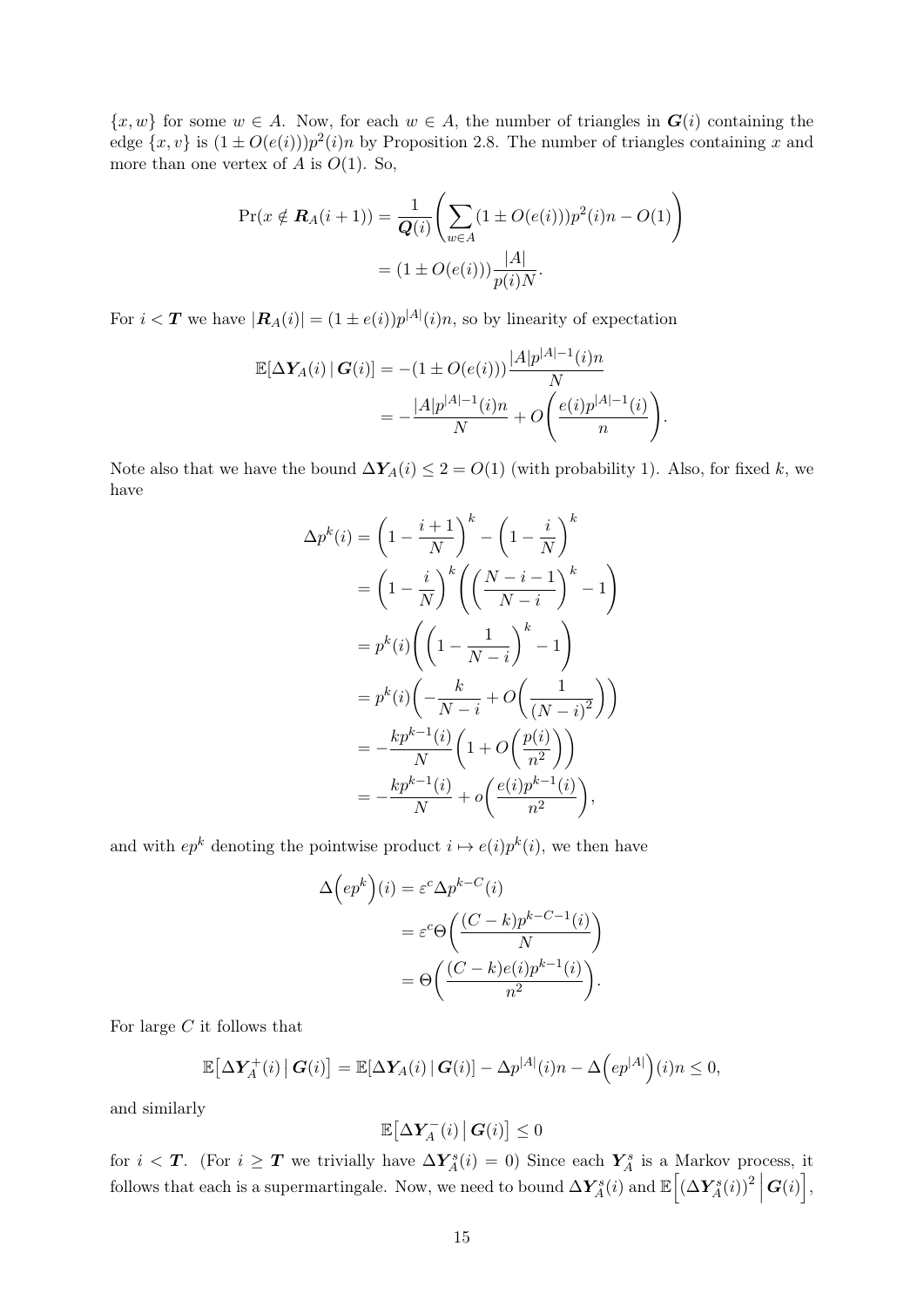which is easy given the preceding calculations. First, recalling that  $\Delta Y_A(i) = O(1)$  and noting that  $\Delta p^k(i), \Delta (ep^k)(i) = O(1/N)$  we immediately have  $|\Delta Y_A^s(i)| = O(1)$ . Noting in addition that  $\mathbb{E}[\Delta Y_A(i) | G(i)] = O(1/n)$ , we have

$$
\mathbb{E}\Big[(\Delta \boldsymbol{Y}_A^s(i))^2 \,\Big|\, \boldsymbol{G}(i)\Big] = O(\mathbb{E}[\Delta \boldsymbol{Y}_A^s(i) \,|\, \boldsymbol{G}(i)]) = O\bigg(\frac{1}{n}\bigg).
$$

Since  $T \leq N$ , we also have

$$
\sum_{i=0}^{\infty} \mathbb{E}\Big[ \left(\Delta \mathbf{Y}_A^s(i)\right)^2 \Big| \mathbf{G}(i) \Big] = O\bigg(\frac{N}{n}\bigg) = O(n).
$$

Provided  $c < 1$  (and recalling that  $\varepsilon < 1/2$ ), applying [Lemma 4.2](#page-13-1) with  $t = e(m)p^{|A|}(m)n$  $\varepsilon p^{|A|}(m)n = \Omega(n\varepsilon^c)$  and  $v = O(n)$  then gives

$$
\Pr(Y_A^s(i) > 0 \text{ for some } i) \le \exp(-O(n\varepsilon^{2c})).
$$

So, if  $2c < \log_{\varepsilon} n \le a$ , the union bound over all A, s finishes the proof.

### <span id="page-15-0"></span>5 Perfect matchings via absorbers

In this section we prove [Theorem 1.1](#page-1-1) using [Theorem 2.4](#page-4-0) and the absorbing method. First, we define our absorbers, which are small rooted hypergraphs that can contribute to a perfect matching in two different ways. We are careful to make the definition in such a way that absorbers can be shown to appear in  $\mathbb{R}(n, \alpha N)$  with extremely high probability.

<span id="page-15-3"></span>**Definition 5.1.** An *absorber* for an ordered triple  $(x, y, z)$  is a set of hyperedges of the form

$$
\{\{x,x_1,x_2\},\{y,y_1,y_2\},\{z,z_1,z_2\},\{w_x,w_y,w_z\},\{x_1,y_2,w_z\},\{y_1,z_2,w_x\},\{z_1,x_2,w_y\}\}.
$$

We call  $x, y, z$  the rooted vertices and we call the other nine vertices the external vertices. Also, we say the three hyperedges containing rooted vertices are *rooted hyperedges*, and the other four hyperedges containing only external vertices are *external hyperedges*. Note that an absorber has a perfect matching on its full set of 12 vertices (we call this the covering matching), and it also has a perfect matching on its external vertices (we call this the *non-covering* matching). See [Figure 1.](#page-16-0)

Absorbers are the basic building blocks for a larger structure which will eventually allow us to complete an almost-perfect matching into a perfect matching. The relative positions of the absorbers in this structure will be determined by a "template" with a "resilient matching" property, as follows.

<span id="page-15-1"></span>**Lemma 5.2.** For any sufficiently large n, there exists a 3-uniform hypergraph T with 10n vertices, 120n hyperedges and a set Z of  $2n$  vertices, such that if we remove any n vertices from Z, the resulting hypergraph has a perfect matching. We call  $T$  a resilient template and we call  $Z$  its flexible set.

To prove [Lemma 5.2](#page-15-1) we use the following lemma of Montgomery [\[37,](#page-26-17) Lemma 2.8]

<span id="page-15-2"></span>**Lemma 5.3.** For any sufficiently large n, there exists a bipartite graph R with vertex parts X and  $Y \sqcup Z$ , with  $|X| = 3n$ ,  $|Y| = |Z| = 2n$ , and maximum degree 40, such that if we remove any n vertices from Z, the resulting bipartite graph has a perfect matching.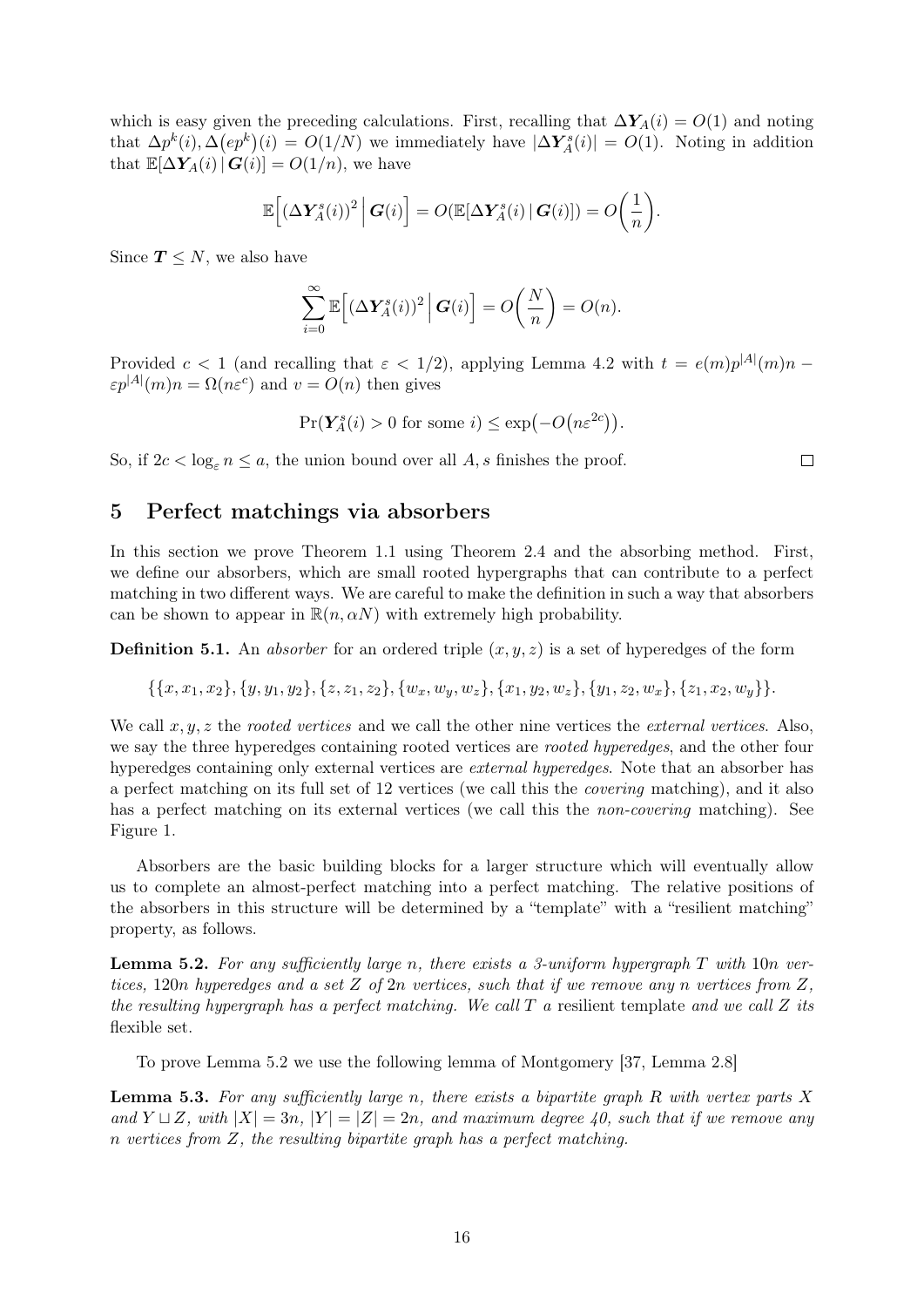<span id="page-16-0"></span>

**Figure 1.** An illustration of an absorber for  $(x, y, z)$ . The light hyperedges are the covering matching and the dark hyperedges are the non-covering matching.

*Proof of [Lemma 5.2.](#page-15-1)* Consider the bipartite graph R from [Lemma 5.3](#page-15-2) on the vertex set  $X \sqcup$  $(Y \sqcup Z)$ . Note that R has at most  $40|X| = 120n$  edges (we can assume it has exactly 120n edges, because adding edges does not affect the resilient matching property). Add a set W of  $|X|$ new vertices and put a perfect matching between  $W$  and  $X$ , to obtain a 10*n*-vertex tripartite graph  $R'$ . Now, define a hypergraph  $T$  on the same vertex set by putting a hyperedge for each 3-vertex path running through all three parts of  $R'$  (we call such paths special paths). Note that an edge in R can be uniquely extended to a special path in  $R'$ , so T has 120n hyperedges. Moreover, a matching in  $R$  can always be extended to a vertex-disjoint union of special paths in  $R'$ , so T is a resilient template with flexible set Z.  $\Box$ 

Now we can describe our absorbing structure in its entirety.

Definition 5.4. An absorbing structure is a 3-uniform hypergraph H of the following form. Consider a resilient template  $T$  and put externally vertex-disjoint absorbers on each hyperedge of T, introducing 9 new vertices for each. Then delete the edges of T. That is, the template just describes the relative positions of the absorbers, its hyperedges are not actually in the absorbing structure.

Note that an absorbing structure with a flexible set of size  $2n$  has  $10n + 9 \times 120n = O(n)$ vertices and  $7 \times 120n = O(n)$  hyperedges. An absorbing structure H has the same crucial property as the resilient template  $T$  that defines it: if we remove half of the vertices of the flexible set then what remains of H has a perfect matching. Indeed, after this removal we can find a perfect matching  $M$  of  $T$ , then our perfect matching of  $H$  can be comprised of the covering matching of the absorber on each hyperedge of  $M$  and the non-covering matching for the absorber on each other hyperedge of T. The existence of an absorbing structure, in addition to some very weak pseudorandomness conditions, allows us to find perfect matchings in a Steiner triple system, as follows.

<span id="page-16-2"></span>**Lemma 5.5.** Consider a Steiner triple system S with vertex set V,  $|V| = n \equiv 3 \mod 6$ , satisfying the following conditions for some  $\delta = \delta(n) = o(1/\log n)$  and fixed  $\beta > 0$ .

- <span id="page-16-3"></span>1. There is an absorbing structure H in S with a flexible set Z of size  $6|\delta^2 n|$ .
- <span id="page-16-1"></span>2. For at most  $\delta n$  of the vertices  $v \in V \backslash V(H)$ , we have  $|\{\{x,y\} \subseteq Z : \{v,x,y\} \in E(S)\}|$  $6\delta^5 n$ . That is to say, few vertices have unusually low degree into the flexible set Z, in S.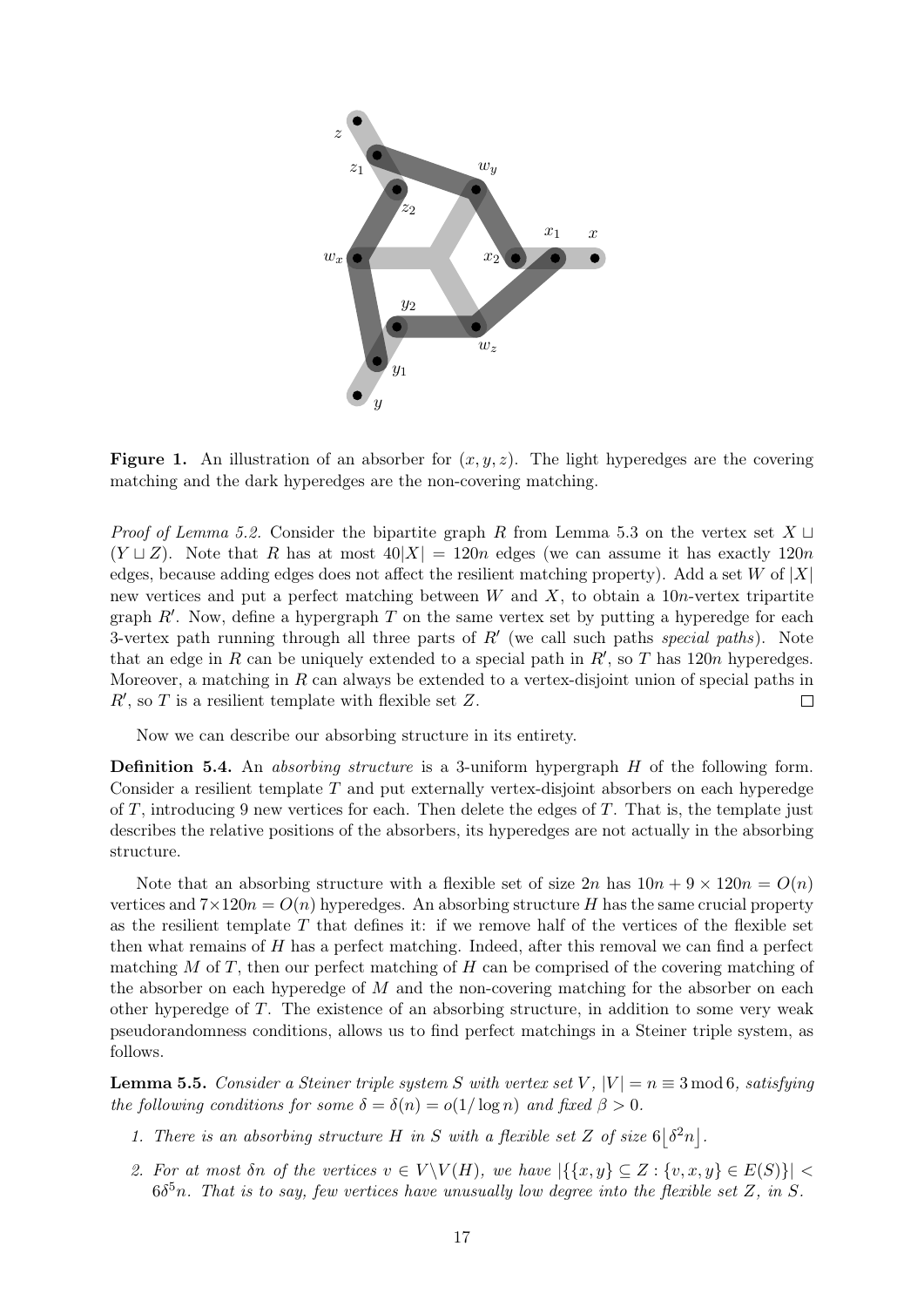<span id="page-17-0"></span>3. Every vertex subset  $W \subseteq V$  with  $|W| \geq 3\delta^5 n$  induces at least  $(1 - \beta)|W|^3/(6n)$  hyperedges.

Then S has

<span id="page-17-2"></span>
$$
\left(\frac{n}{2e^2}(1-\beta-o(1))\right)^{n/3} \tag{6}
$$

#### perfect matchings.

*Proof.* We first describe a procedure to build a perfect matching (provided n is sufficiently large), then we count the number of ways to perform this procedure.

Let  $U \subseteq V \backslash V(H)$  be the set of vertices with unusually low degree into Z, as per [condition 2.](#page-16-1) The first few hyperedges of our matching will cover  $U$ , and will not use any vertices of  $H$ . We can in fact choose these hyperedges one-by-one in a greedy fashion: considering each  $v \in U$  in any order, note that v is in  $(n-1)/2$  hyperedges of the Steiner triple system S, and at most  $3|U| + v(H) \leq 18\delta n + 3(10 + 9 \times 120) |\delta^2 n| = o(n)$  of these hyperedges involve a vertex of H or a vertex in the hyperedges chosen so far.

Now, let  $n' \geq n - v(H) - 3|U| \geq n - 19\delta n$  be the number of vertices in  $V \setminus V(H)$  remaining unmatched. Note that  $v(H) = 3(10 + 9 \times 120) |\delta^2 n|$  is divisible by 3, so n' is divisible by 3 as well. We next use [condition 3](#page-17-0) to repeatedly choose a hyperedge induced by the remaining unmatched vertices in  $V \setminus V(H)$  until there are only  $3|\delta^5 n|$  such vertices remaining unmatched. (This means we are choosing  $m = (n' - 3|\delta^5 n|)/3 \geq n/3 - 20\delta n$  hyperedges). We call this step the main step.

Next, we greedily extend our matching to cover the remaining vertices in  $V \backslash V(H)$ . Considering each uncovered  $v \in V \backslash V(H)$  in any order, recall that  $v \notin U$  so by [condition 2](#page-16-1) there are at least  $6\delta^5 n$  hyperedges of S containing v and two vertices of Z. We can therefore choose such a hyperedge avoiding the (fewer than  $2 \times 3\left[\delta^5 n\right]$ ) vertices in Z used so far, to extend our matching. We have now covered all of  $V\setminus V(H)$  and  $6\lceil \delta^5 n \rceil$  vertices of Z; we can then repeatedly apply [condition 3](#page-17-0) to the uncovered vertices in  $Z$  to extend our matching to cover half of  $Z$ . By the crucial property of an absorbing structure, we can find a perfect matching on the remaining vertices, completing our perfect matching of S.

Now we analyse the number of ways to perform the above procedure. It actually suffices to count the number of ways to make the ordered sequence of choices in the main step, which is at least

$$
\prod_{i=1}^{m} (1 - \beta) \frac{(n' - 3i)^3}{6n} = \left(\frac{(1 - \beta)(n')^3}{6n}\right)^m \exp\left(\sum_{i=1}^{m} 3\log\left(1 - 3\frac{i}{n'}\right)\right)
$$
\n
$$
\ge \left((1 - \beta - 3 \times 19\delta)\frac{n^2}{6}\right)^{n/3} n^{-20\delta n} \exp\left(n'\sum_{i=1}^{m} \frac{3}{n'}\log\left(1 - 3\frac{i}{n'}\right)\right).
$$
\n(7)

Now, noting that  $\int \log s \, ds = s(\log s - 1)$ , we have the Riemann sum approximation

$$
\sum_{i=1}^{m} \frac{3}{n'} \log \left( 1 - 3 \frac{i}{n'} \right) = \int_{0}^{m/n'} 3 \log(1 - 3t) dt + o(1)
$$
  
= 
$$
\int_{0}^{1/3 - o(1)} 3 \log(1 - 3t) dt + o(1)
$$
  
= 
$$
\int_{o(1)}^{1} \log s ds + o(1)
$$
  
= 
$$
-1 + o(1).
$$

So, the expression in [\(7\)](#page-17-1) is at least

$$
\left( (1 - \beta + O(\delta)) \frac{n^2}{6} \right)^{n/3} n^{O(\delta n)} e^{-n - o(n)} = \left( (1 - \beta + o(1)) \frac{n^2}{6e^3} \right)^{n/3}
$$

<span id="page-17-1"></span>.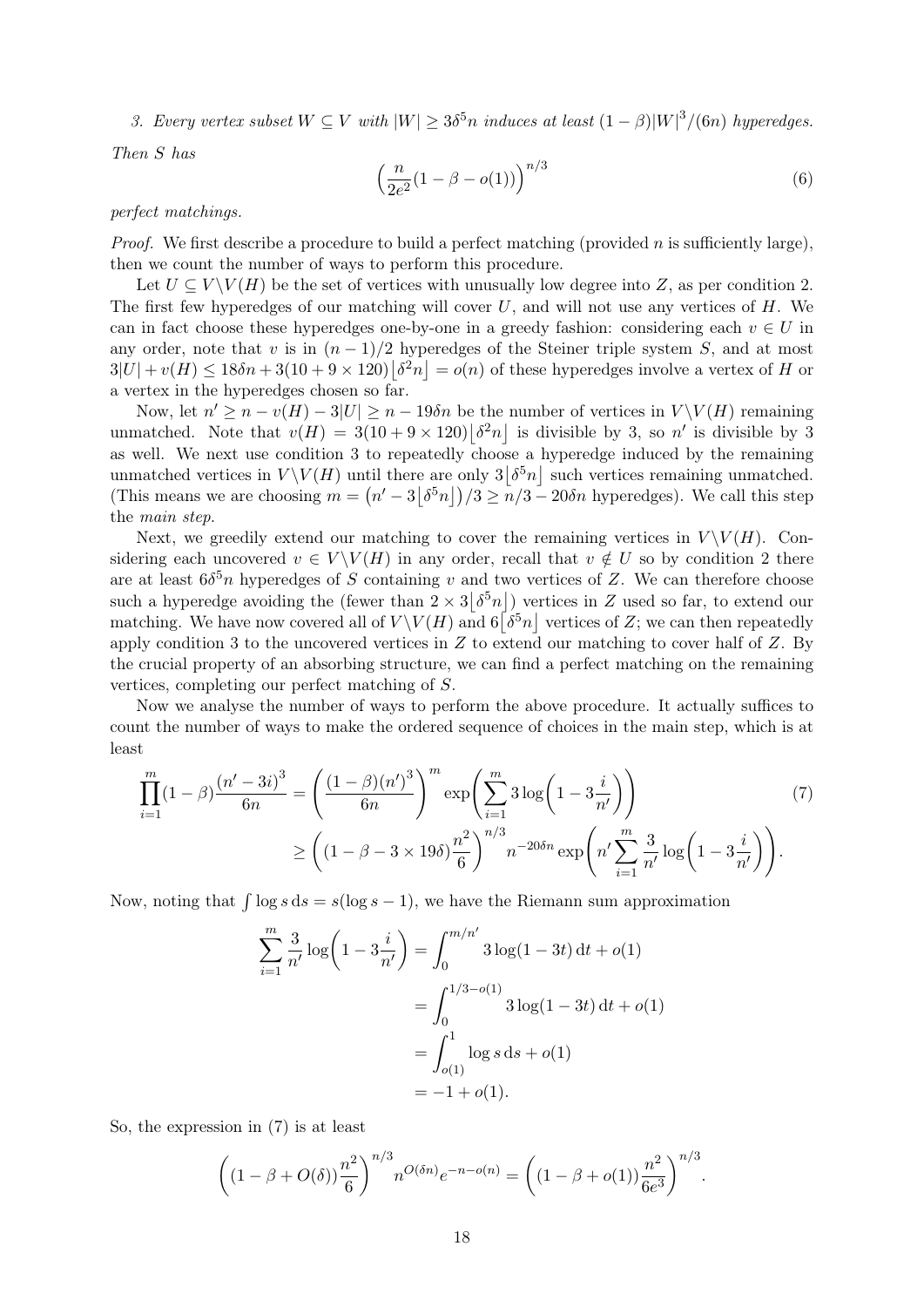(Recall that we are assuming  $\delta = o(1/\log n)$ ). This is a lower bound for the number of ordered perfect matchings in S. So, we divide by  $(n/3)! = ((1 + o(1))n/3e)^{n/3}$  (using Stirling's  $\Box$ approximation) to obtain [\(6\).](#page-17-2)

#### <span id="page-18-2"></span>5.1 Absorbing conditions in the triangle removal process

In this section we prove that the conditions in [Lemma 5.5](#page-16-2) (for say  $\delta = 1/\log^2 n$  and arbitrarily small  $\beta > 0$ ) hold in a random Steiner triple system, proving [Theorem 1.1.](#page-1-1) We do this using [Theorem 2.4,](#page-4-0) showing that the same properties hold with probability  $1 - \exp(-\tilde{\Omega}(n^2))$  in the triangle removal process. (A tilde over asymptotic notation indicates that polylogarithmic factors are being ignored).

Fix a large constant  $h \in \mathbb{N}$  (we will see later exactly how large it should be), and fix small  $\alpha > 0$  (which we will assume is small enough to satisfy certain inequalities later in the proof). Fix a set Z of  $6|\delta^2 n|$  vertices (say  $Z = [6|\delta^2 n|]$ ); we will eventually find an absorbing structure with  $Z$  as a flexible set.

#### <span id="page-18-0"></span>5.1.1 High degree into the flexible set

If [condition 2](#page-16-1) is violated, there is a set W of  $|\delta n|$  vertices outside Z each with degree less than  $6\delta^5 n$  into Z. There are then fewer than  $6\delta^6 n^2$  hyperedges with one vertex in W and two vertices in  $Z$ . We show that it is extremely unlikely that there is a set  $W$  with this property.

We will use [Lemma 2.10,](#page-7-1) so let  $S^* \sim \mathbb{G}^*(n, \alpha/n)$  be obtained from  $G \sim \mathbb{G}(n, \alpha/n)$ . Consider a set W of  $\delta n$  vertices outside Z. Let Y be the number of hyperedges of  $S^*$  with one vertex in W and two vertices in Z. That is to say, Y is the number of such hyperedges in  $G$  that are isolated in the sense that they do not intersect any other hyperedge of  $G$  in more than one vertex. There are  $\Theta((\delta n)(\delta^2 n)^2) = \Theta(\delta^5 n^3)$  possible hyperedges and each is present and isolated with probability  $(\alpha/n)(1-\alpha/n)^{O(n)} = \Theta(n^{-1}),$  so  $\mathbb{E}Y = \Theta(\delta^5 n^2)$ . Now, adding a hyperedge to  $\boldsymbol{G}$ can increase Y by at most 1, and removing a hyperedge can increase Y by at most 3 (by making three hyperedges isolated). So, by [Theorem 2.11,](#page-8-0)

$$
\Pr(\boldsymbol{Y} \le 2\delta^6 n^2) \le \Pr(|\boldsymbol{Y} - \mathbb{E}\boldsymbol{Y}| \ge \Theta(\delta^5 n^2)) \le \exp\left(-\Omega\left(\frac{(\delta^5 n^2)^2}{3^2 {n \choose 3} \alpha/n + 3\delta^5 n^2}\right)\right) = \exp\left(-\tilde{\Omega}(n^2)\right)
$$

.

Since there are no more than  $2^n$  choices for W, we can use the union bound, [Lemma 2.10](#page-7-1) (with  $S = \varnothing$ ) and [Theorem 2.4](#page-4-0) (with no conditioning; that is,  $\mathcal{Q} = \mathcal{O}_{\alpha N} \cup \{*\}$ ) to prove that [condition 2](#page-16-1) of [Lemma 5.5](#page-16-2) holds a.a.s. in a random Steiner triple system.

### <span id="page-18-1"></span>5.1.2 Density in subsets

Now we deal with [condition 3.](#page-17-0) It is not immediately clear that one can consider just the first few hyperedges of a random Steiner triple system as in [Section 5.1.1,](#page-18-0) but the key observation is that in a random *ordered* Steiner triple system, by symmetry the first  $\alpha N$  hyperedges have the same distribution as the hyperedges corresponding to any other choice of  $\alpha N$  indices.

With  $S^*$  and G as in [Section 5.1.1,](#page-18-0) consider a set  $W \subseteq V$  with  $|W| \geq 3\delta^5 n$  and redefine Y to be the number of hyperedges of  $S^*$  included in W (which is the number of such hyperedges in G that are isolated). There are  $(1+o(1))|W|^3/6$  possible hyperedges, and each is present and isolated in G with probability  $(\alpha/n)(1-\alpha/n)^{O(n)} = (\alpha/n)(1-O(\alpha))$ . Reasoning as in [Section 5.1.1,](#page-18-0) with probability  $1 - \exp(-\tilde{\Omega}(n^2))$  we have  $Y \ge \alpha(1 - O(\alpha))|W|^3/(6n)$ . The union bound, [Lemma 2.10](#page-7-1) and [Theorem 2.4](#page-4-0) prove that if  $S$  is a random Steiner triple system, then a.a.s. every appropriate subset W induces at least  $\alpha(1 - O(\alpha))|W|^3/(6n)$  hyperedges in  $S_{\alpha N}$ . By symmetry this property also holds a.a.s. in  $S_{k\alpha N}\setminus S_{(k-1)\alpha N}$  for each  $k \leq 1/\alpha$ . So,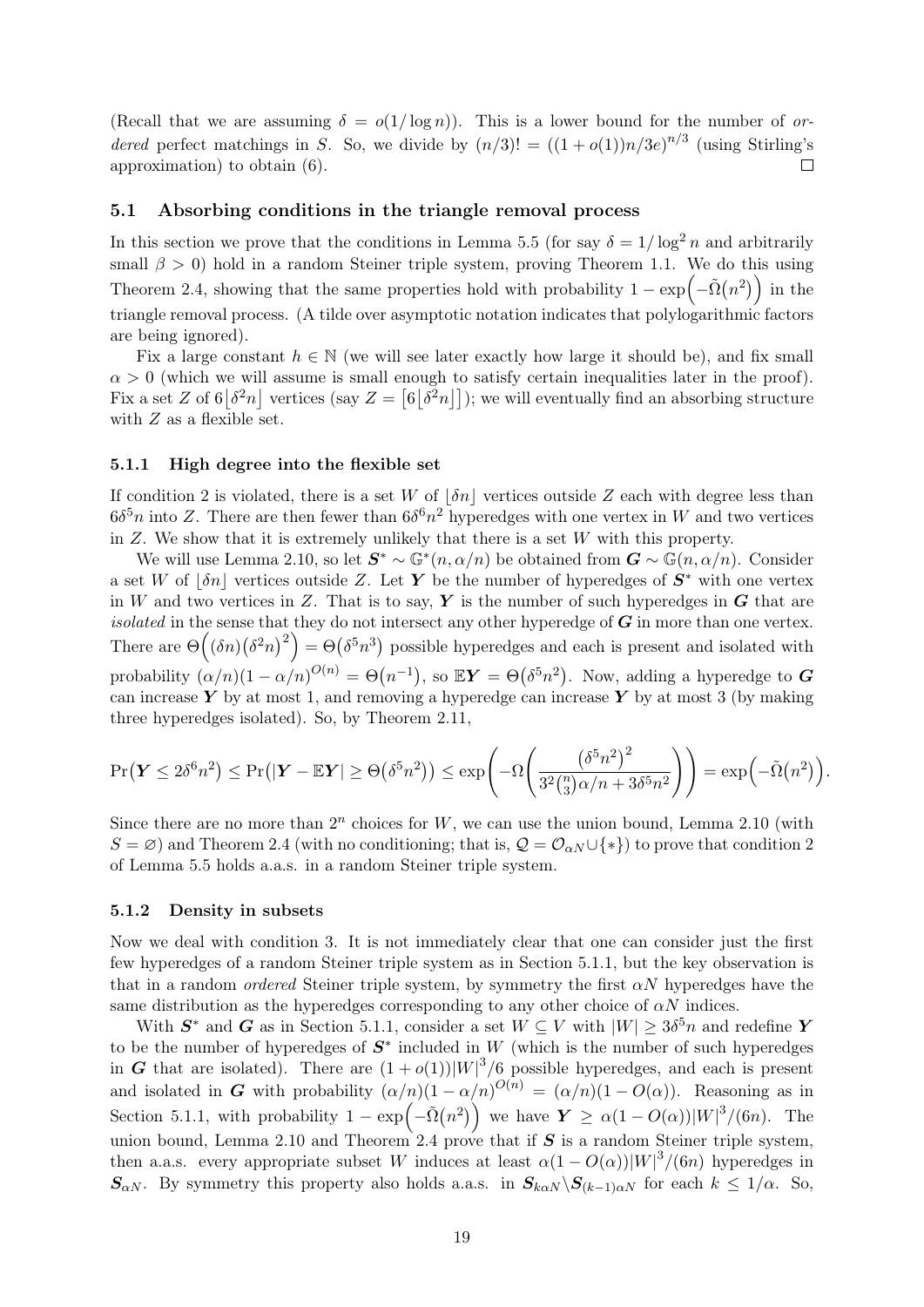a.a.s. every W induces a total of  $(1 - O(\alpha))|W|^3/(6n)$  hyperedges in S. For  $\beta$  a large multiple of  $\alpha$ , [condition 3](#page-17-0) of [Lemma 5.5](#page-16-2) is then satisfied.

#### <span id="page-19-0"></span>5.1.3 Absorbers

Finally we show how to find an absorbing structure for [condition 1,](#page-16-3) which is much more involved. The first step is to show that there are many absorbers rooted on every triple of vertices. We cannot hope to do this by naïvely analysing  $\mathbb{G}(n, \alpha/n)$  and using [Theorem 2.4](#page-4-0) as in [Sections 5.1.1](#page-18-0) and [5.1.2,](#page-18-1) because the probability that a vertex is isolated is already too large. Instead we must use [Theorem 2.4](#page-4-0) in its full generality, conditioning on the quasirandomness of the first few steps of the triangle removal process.

Let a be small enough for [Theorem 2.4,](#page-4-0) and let

$$
Q = \{*\} \cup \left\{S \in \mathcal{O}_{2\alpha N} : S_{\alpha N} \in \mathcal{O}_{\alpha N}^{n^{-a},h}\right\} \supseteq \mathcal{O}_{2\alpha N}^{n^{-a},h}.
$$

Let  $\mathbf{S} \sim \mathbb{R}(n, 2\alpha N)$ , and condition on any  $\mathbf{S}_{\alpha N} = S \in \mathcal{O}_{\alpha N}^{n^{-a},h}$ . We will use [Lemma 2.10](#page-7-1) to analyse  $S \backslash S_{\alpha N} \sim \mathbb{R}(S, \alpha N)$  via  $\mathbb{G}^*(S, \alpha/n)$ . So, let  $S^* \sim \mathbb{G}^*(S, \alpha/n)$  be obtained from  $G \sim \mathbb{G}(S, \alpha/n)$ .

By quasirandomness, every vertex has degree  $(1 \pm n^{-a})(1 - \alpha)n$  in  $G(S)$ , so every vertex is in  $(1 \pm n^{-a})\alpha n/2 = \Omega(\alpha n)$  hyperedges of S. Consider vertices x, y, z. Say an absorber-extension is a collection of four hyperedges which can be combined with three hyperedges of S incident to  $x, y, z$ , to form an absorber on  $(x, y, z)$ . (S provides the rooted hyperedges of an absorber, and an absorber-extension provides the external hyperedges). Let  $Y$  be the maximum size of a hyperedge-disjoint collection of absorber-extensions in  $S^*$ ; equivalently, Y is the maximal size of a collection of disjoint isolated absorber-extensions in G. This particular choice of random variable is crucial, and allows us to use [Theorem 2.11.](#page-8-0) (The idea comes from a similar random variable used by Bollobás  $[7]$ . Adding a hyperedge to G can increase the size of a maximal collection of hyperedge-disjoint absorber-extensions by at most one, and removing a hyperedge can cause at most three hyperedge-disjoint absorber-extensions to become isolated. So, changing the presence of a hyperedge in  $\boldsymbol{G}$  can change  $\boldsymbol{Y}$  by at most 3, as in [Sections 5.1.1](#page-18-0) and [5.1.2.](#page-18-1)

<span id="page-19-1"></span>**Claim 5.6.** If h is large enough and  $\alpha$  is small enough, then  $\mathbb{E}Y = \Omega(n^2)$ .

To prove [Claim 5.6](#page-19-1) we'll need a simple lemma about quasirandom graphs.

<span id="page-19-2"></span>**Lemma 5.7.** Suppose G is an n-vertex  $(o(1), 2)$ -quasirandom graph with density  $\gamma$  satisfying  $\gamma, 1 - \gamma = \Omega(1)$ . Consider sets X, Y, Z of disjoint ordered pairs of vertices of G, such that  $|X|, |Y|, |Z| = \Omega(n)$ . Then there are at least  $\gamma^3 |X||Y||Z|/8 - o(n^3)$  choices of  $(x_1, x_2) \in X$ ,  $(y_1, y_2) \in Y$ ,  $(z_1, z_2) \in Z$  such that  $\{x_1, y_2\}$ ,  $\{y_1, z_2\}$  and  $\{z_1, x_2\}$  are all edges of G.

Proof. This quasirandomness condition implies quasirandomness in the Chung–Graham–Wilson sense (see for example [\[3,](#page-24-2) Theorem 9.3.2]). In particular, for any (not necessarily disjoint) vertex sets A, B, there are at least  $\gamma |A||B|/2 - o(n^2)$  edges between them, and all but  $o(n)$  vertices of A have at least  $\gamma |B|/2 - o(n)$  neighbours in B. (To prove this latter fact, note that if for any  $\varepsilon = \Omega(1)$  there were a set  $A' \subseteq A$  of  $\varepsilon n$  vertices that each had  $\gamma |B| - \varepsilon n$  neighbours in B, then there would be at most  $\gamma |A'||B|/2 - \varepsilon^2 n^2$  edges between A' and B, contradicting quasirandomness).

So, for  $|X| - o(n)$  choices of  $(x_1, x_2) \in X$ , there are subsets  $Y_{x_1, x_2} \subseteq Y$ ,  $Z_{x_1, x_2} \subseteq Z$  with  $|Y_{x_1,x_2}| = (\gamma |Y|/2 - o(n))$  and  $|Z_{x_1,x_2}| = (\gamma |Z|/2 - o(n))$ , such that  $\{x_1,y_2\}$  and  $\{z_1,x_2\}$  are edges of G for each  $(y_1, y_2) \in Y_{x_1, x_2}, (z_1, z_2) \in Z_{x_1, x_2}$ . For each such choice of  $x_1, x_2$ , there are  $\gamma|Y_{x_1,x_2}||Z_{x_1,x_2}|/2-o(n^2)$  choices of  $(y_1,y_2)\in Y_{x_1,x_2}, (z_1,z_2)\in Z_{x_1,x_2}$  such that  $\{y_1,z_2\}$  is an edge of G. In summary, there are at least

$$
(|X| - o(n))\left(\gamma(\gamma|Y|/2 - o(n))(\gamma|Z|/2 - o(n))/2 - o(n^2)\right) = \gamma^3|X||Y||Z|/8 - o(n^3)
$$

suitable choices of  $(x_1, x_2) \in X, (y_1, y_2) \in Y, (z_1, z_2) \in Z$ .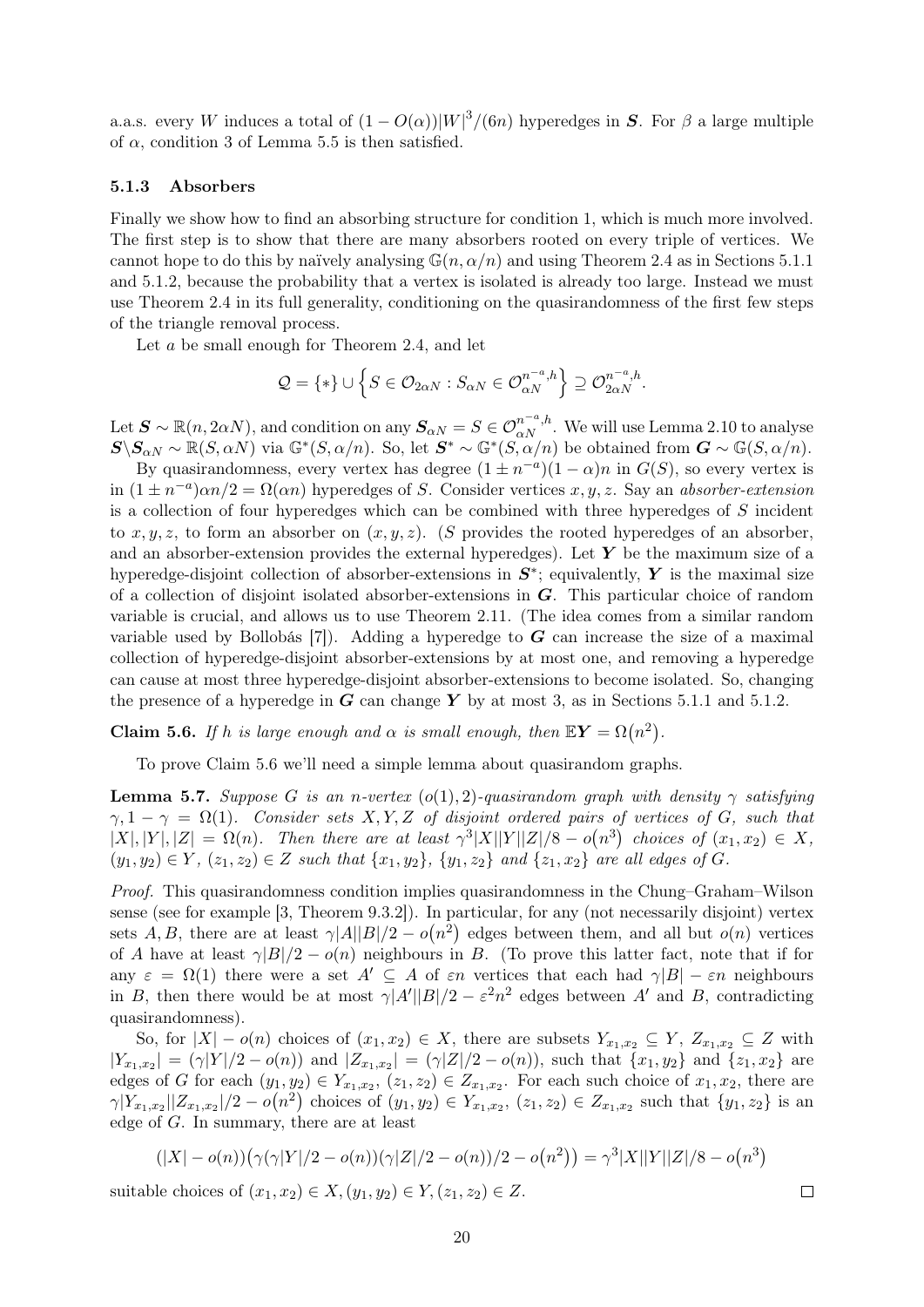Now we prove [Claim 5.6.](#page-19-1)

*Proof of [Claim 5.6.](#page-19-1)* Let  $X$  be the total number of isolated absorber-extensions in  $G$  and let  $\boldsymbol{Z}$  be the number of pairs of hyperedge-intersecting absorber-extensions in  $\boldsymbol{G}$ . We can obtain a collection of disjoint isolated absorber-extensions by considering the collection of all isolated absorber-extensions and deleting one from each intersecting pair, so  $Y \geq X - Z$  and  $EY \geq Z$  $\mathbb{E} \mathbf{X} - \mathbb{E} \mathbf{Z}$ . We first estimate  $\mathbb{E} \mathbf{X}$ .

First we show that there are  $\Theta(\alpha^3 n^6)$  possible absorber-extensions not conflicting with S. To this end, we first show that there are  $\Theta((\alpha n)^3)$  ways to choose three disjoint hyperedges  $e_x =$  ${x, x_1, x_2}, e_y = {y, y_1, y_2}, e_z = {z, z_1, z_2} \in E(S)$ , such that  ${x_1, y_2}, {y_1, z_2}$  and  ${z_1, x_2}$  are all edges of  $G(S)$ . Indeed, let X (respectively, Y and Z) be the set of all pairs of vertices  $\{x_1, x_2\}$ (respectively,  $\{y_1, y_2\}$  and  $\{z_1, z_2\}$ ) such that  $\{x, x_1, x_2\} \in E(S)$  (respectively,  $\{y, y_1, y_2\} \in E(S)$ ) and  $\{z, z_1, z_2\} \in E(S)$ ). Note that  $|X|, |Y|, |Z| = \Theta(\alpha n)$ , arbitrarily choose an ordering for each of the constructed pairs, and apply [Lemma 5.7](#page-19-2) to show that there are  $\Theta((1-\alpha)^3(\alpha n)^3)$  =  $\Theta((\alpha n)^3)$  ways to choose  $e_x, e_y, e_z$ . Then, the number of ways to choose an absorber-extension compatible with  $e_x, e_y, e_z$  is precisely the number of copies in  $G(S)$  of a certain graph F rooted on the vertices of  $e_x, e_y, e_z$ . (Specifically, F is the graph obtained by taking the external hyperedges of the hypergraph in [Definition 5.1](#page-15-3) and replacing each hyperedge with a triangle on its vertex set). Provided h is large enough, by [Proposition 2.8](#page-6-3) the number of suitable copies of  $F$  is  $(1-\alpha)^{O(1)}n^3 = \Theta(n^3)$ . (Note that strictly speaking we are over-counting, because it is possible that an absorber-extension can contribute to multiple different absorbers, but this constant factor will not bother us).

The probability that each possible absorber-extension appears and is isolated in  $G$  is

$$
\Theta\Big((\alpha/n)^4(1-\alpha/n)^{O(n)}\Big)=\Theta\big(\alpha^4n^{-4}\big),\,
$$

so  $\mathbb{E} \mathbf{X} = \Theta(\alpha^7 n^2)$ . Now, we estimate  $\mathbb{E} \mathbf{Z}$ . It will be convenient to consider *labelled* absorbers and absorber-extensions; for the hypergraph in [Definition 5.1](#page-15-3) denote its hyperedges (in the same order as in [Definition 5.1\)](#page-15-3) by

$$
e_x,\,e_y,\,e_z,\,e_*,\,e_1,\,e_2,\,e_3.
$$

There are several possibilities for a hyperedge-intersecting pair of distinct absorber-extensions.

- Suppose they intersect in one hyperedge. Each such pair appears with probability  $O((\alpha/n)^7)$ .
	- Suppose the intersecting hyperedge is  $e_*$  for one of the absorber-extensions (say the second). There are  $O((\alpha n)^6 n^3)$  possibilities for such a pair of absorber-extensions, as follows. Choose the first absorber-extension in one of  $O((\alpha n)^3 n^3)$  ways, and choose one of its hyperedges which will intersect with the second absorber-extension. Then, the second absorber-extension is determined by its choices for  $e_x, e_y, e_z$ .
	- Suppose the intersecting hyperedge is say  $e_1$  for the second absorber-extension. There are  $O((\alpha n)^4 n^5)$  possible such pairs, as follows. After choosing the first absorberextension, and choosing its hyperedge which will be intersecting, the choices for  $e_x$ and  $e_y$  for the second absorber-extension are already determined (if a suitable choice exists at all), because in S each pair of vertices is included in at most one hyperedge. One of the vertices of  $e_*$  is already also determined, so the second absorber-extension is determined by a choice of  $e_z$  and two vertices of  $e_*$ .
- Suppose they intersect in two hyperedge. Each such pair appears with probability  $O((\alpha/n)^6)$ .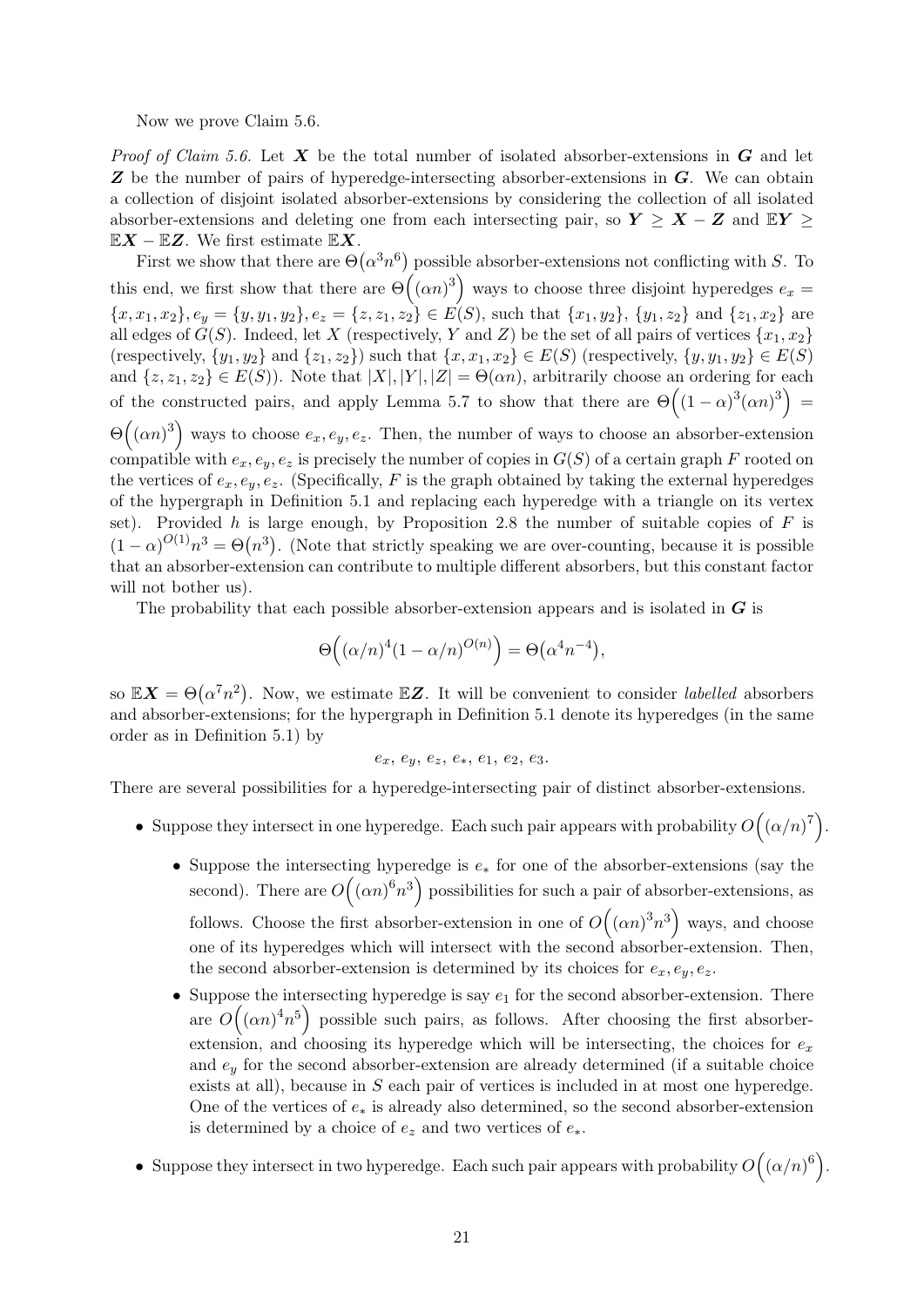- Suppose the intersecting hyperedges are say  $e_*$  and  $e_1$  for the second absorber-extension. There are  $O((\alpha n)^4 n^3)$  possibilities for such a pair: after choosing the first absorberextension and its hyperedges which will be intersecting, the second absorber-extension is determined by its choice for  $e_z$ .
- Suppose the intersecting hyperedges are say  $e_1$  and  $e_2$  for the second absorber-extension. There are  $O((\alpha n)^3 n^4)$  possibilities for such a pair: after choosing the first absorberextension and its hyperedges which will be intersecting, the second absorber-extension is determined by a single vertex for  $e_*$ .
- Note that choosing three of  $e_1, e_2, e_3, e_*$  determines the other, so there are only  $O((\alpha n)^3 n^3)$ possibilities for a pair of absorber-extensions intersecting in three hyperedges. Each such pair appears with probability  $O((\alpha/n)^5)$ .

In summary (for small  $\alpha$ ), we have

$$
\mathbb{E}\mathbf{Z} = O((\alpha n)^6 n^3 + (\alpha n)^4 n^5)(\alpha/n)^7 + ((\alpha n)^4 n^3 + (\alpha n)^3 n^4)(\alpha/n)^6 + (\alpha n)^3 n^3(\alpha/n)^5) = O(\alpha^{11} n^2).
$$

So,  $\mathbb{E}Y \geq \Theta(\alpha^7 n^2) - O(\alpha^{11} n^2) = \Theta(\alpha^7 n^2)$ .

As in [Sections 5.1.1](#page-18-0) and [5.1.2,](#page-18-1) [Theorem 2.11](#page-8-0) proves that  $Y = \Omega(n^2)$  with probability 1 –  $\exp(-\Omega(n^2))$ . Note that if there are  $\Omega(n^2)$  hyperedge-disjoint absorber-extensions then there must in fact be  $\Omega(n)$  externally vertex-disjoint absorbers rooted on x, y, z. We can find these greedily; each vertex is involved in only  $O(n)$  hyperedges of S, so removing  $O(1)$  vertices from consideration results in at most  $O(n)$  hyperedges being removed from consideration. By the union bound, [Lemma 2.10](#page-7-1) and [Theorem 2.4](#page-4-0) (with  $\mathcal Q$  as defined at the beginning of this subsection), it follows that in a random Steiner triple system, a.a.s. every triple of vertices has  $\Omega(n)$  externally vertex-disjoint absorbers.

If a Steiner triple system has this property, then we can very straightfowardly greedily build an absorbing structure with flexible set  $Z$ , as follows. Choose a resilient template  $T$  on the vertex set of S, such that the flexible set is Z. Consider each hyperedge  $(x, y, z)$  of T in any order, and greedily choose an absorber in  $S$  rooted on  $(x, y, z)$ , each of whose external vertices is disjoint to the template and all absorbers chosen so far. We have proved that [condition 1](#page-16-3) of [Lemma 5.5](#page-16-2) holds a.a.s. in a random Steiner triple system, completing the proof of [Theorem 1.1.](#page-1-1)

### <span id="page-21-0"></span>6 An upper bound for the number of perfect matchings

In this section we prove [Theorem 1.2,](#page-2-0) with the entropy method. Recall the definition of entropy and its basic properties from [Section 3.](#page-9-0)

*Proof of [Theorem 1.2.](#page-2-0)* Let  $M$  be the set of perfect matchings in S. Consider a uniformly random  $M \in \mathcal{M}$ , so that  $H(M) = \log |\mathcal{M}|$  is the entropy of M. Let  $M_v$  be the hyperedge of M containing the vertex v, so that the sequence  $(M_v)_{v \in [n]}$  determines M. For any ordering on the vertices of S,

<span id="page-21-1"></span>
$$
H(\boldsymbol{M}) = \sum_{v \in V} H(\boldsymbol{M}_v \,|\, \boldsymbol{M}_{v'} : v' < v). \tag{8}
$$

 $\Box$ 

Now, a sequence  $\lambda \in [0,1]^n$  with all  $\lambda_v$  distinct induces an ordering on [n], with  $v' < v$  when  $\lambda_{v'} > \lambda_v$ . Let  $\mathbf{R}_v(\lambda)$  be 1 plus the number of hyperedges  $e \neq \mathbf{M}_v$  containing v in S such that  $\lambda_{v'} < \lambda_v$  for all  $v' \in (\bigcup_{z \in e} M_z) \setminus \{v\}.$  (In particular,  $R_v(\lambda) = 1$  if  $\lambda_{v'} > \lambda_v$  for some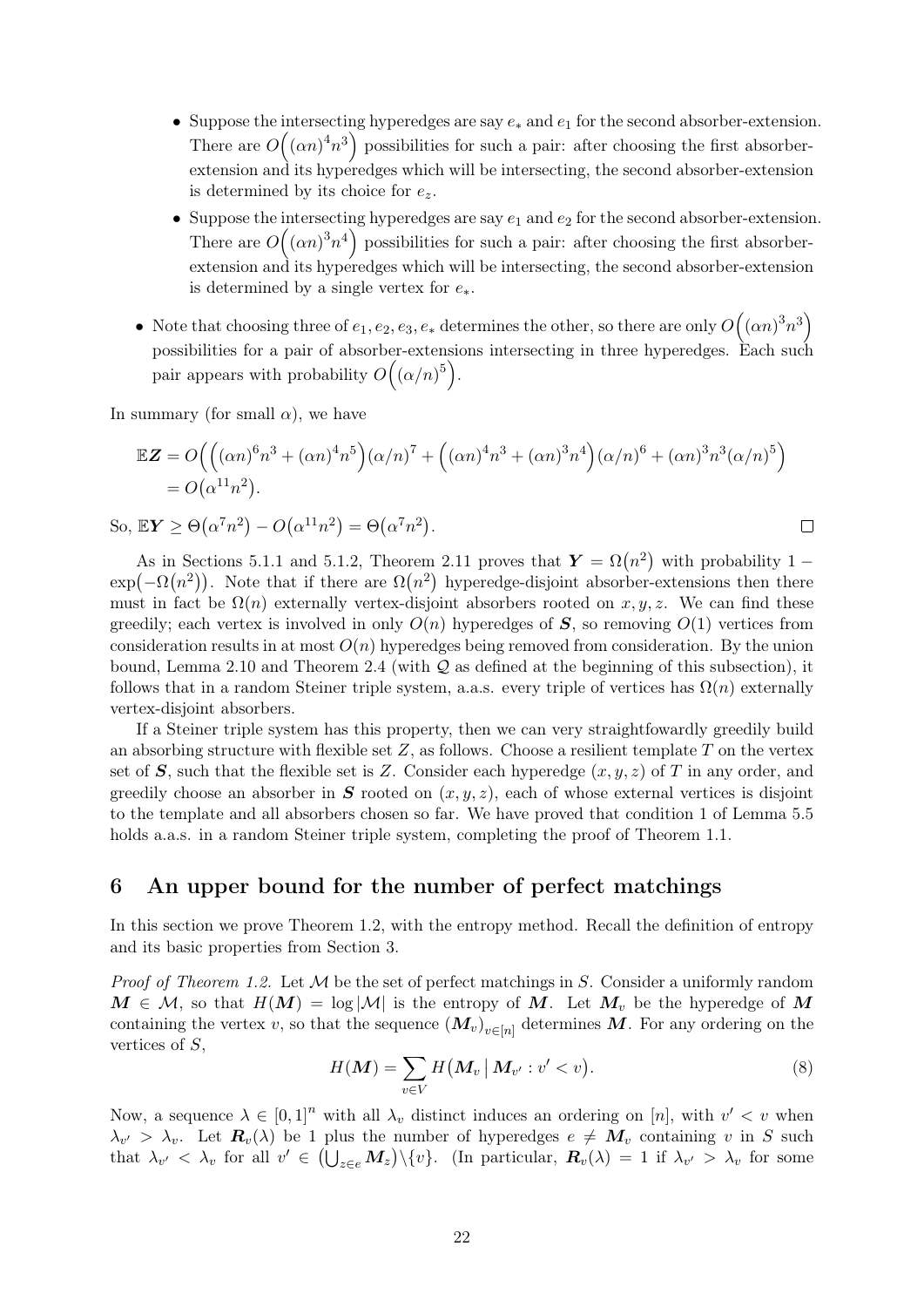$v' \in M_v \setminus \{v\}$ , in which case  $M_v$  is determined by the information  $(M_{v'}: \lambda_{v'} > \lambda_v)$ ). Note that  $\bm{R}_v(\lambda)$  is an upper bound on  $|\text{supp}(\bm{M}_v | \bm{M}_{v'}: \lambda_{v'} > \lambda_v)|$ , and therefore

<span id="page-22-1"></span>
$$
H(\mathbf{M}_v | \mathbf{M}_{v'}: \lambda_{v'} > \lambda_v) \leq \mathbb{E}[\log \mathbf{R}_v(\lambda)].
$$
\n(9)

,

Let  $\bm{\lambda} = (\bm{\lambda}_v)_{v \in [n]}$  be a sequence of independent random variables, where each  $\bm{\lambda}_v$  has the uniform distribution in  $[0, 1]$ . It follows from  $(8)$  and  $(9)$  that

$$
H({\boldsymbol M}) \leq \sum_{v \in [n]} \mathbb{E}[\log {\boldsymbol R}_v({\boldsymbol \lambda})].
$$

Next, for any  $M \in \mathcal{M}$  and  $\lambda_v \in [0, 1]$ , let

$$
R_v^{M,\lambda_v}=\mathbb{E}\big[\boldsymbol{R}_v(\boldsymbol{\lambda})\,\big|\, \boldsymbol{M}=M,\,\boldsymbol{\lambda}_v=\lambda_v,\,\boldsymbol{\lambda}_{v'}<\boldsymbol{\lambda}_v \text{ for all } v'\in \boldsymbol{M}_v\backslash\{v\}\big].
$$

Now, there are  $(n-1)/2$  hyperedges in S containing v, and for each such hyperedge  $e = \{x, y, v\}$ other than  $M_v$ , note that  $M_x \neq M_y$  (because e and  $M_x$  are different hyperedges of a Steiner triple system and can therefore intersect in at most one vertex). So,  $|(\bigcup_{z\in e}M_z)\setminus M_v|=6$  and by linearity of expectation,

$$
R_v^{M,\lambda_v} = 1 + ((n-1)/2 - 1)\lambda_v^6.
$$

By Jensen's inequality,

$$
\mathbb{E}\big[\log \boldsymbol{R}_{v}(\boldsymbol{\lambda})\,\big|\, \boldsymbol{M} = M, \, \boldsymbol{\lambda}_v = \lambda_v, \, \boldsymbol{\lambda}_{v'} < \boldsymbol{\lambda}_v \,\, \text{for all}\,\, v' \in \boldsymbol{M}_v\backslash\{v\}\big] \leq \log R_v^{M,\lambda_v},
$$

and

$$
\Pr(\boldsymbol{\lambda}_{v'} < \boldsymbol{\lambda}_v \text{ for all } v' \in \boldsymbol{M}_v \backslash \{v\} \, \big| \, \boldsymbol{\lambda}_v = \lambda_v \big) = \lambda_v^2
$$

so

$$
\mathbb{E}[\log \boldsymbol{R}_{v}(\boldsymbol{\lambda}) \,|\, \boldsymbol{M} = M,\, \boldsymbol{\lambda}_v = \lambda_v] \leq \lambda_v^2 \log R_v^{M,\lambda_v} + \left(1-\lambda_v^2\right) \log 1 = \lambda_v^2 \log R_v^{M,\lambda_v}.
$$

It follows that

$$
\mathbb{E}[\log \mathbf{R}_v(\boldsymbol{\lambda}) \,|\, \mathbf{M} = M] \leq \mathbb{E}\Big[\boldsymbol{\lambda}_v^2 \log R_v^{M, \boldsymbol{\lambda}_v}\Big]
$$
  
= 
$$
\int_0^1 \lambda_v^2 \log\big(1 + ((n-1)/2 - 1)\lambda_v^6\big) d\lambda_v
$$
  
= 
$$
\frac{1}{3}(\log(n/2) - 2) + o(1),
$$

using [\(5\)](#page-10-1) (from the proof of [Theorem 3.1](#page-9-3) in [Section 3\)](#page-9-0). We conclude that

$$
\log |\mathcal{M}| = H(\mathbf{M})
$$
  
\n
$$
\leq \sum_{v \in [n]} \mathbb{E}[\log \mathbf{R}_v(\boldsymbol{\lambda})]
$$
  
\n
$$
\leq \frac{n}{3} (\log(n/2) - 2 + o(1)),
$$

which is equivalent to the theorem statement.

### <span id="page-22-0"></span>7 Latin squares

In this section we sketch how one should adapt the methods in this paper to prove [Theorem 1.3.](#page-2-1)

<span id="page-22-2"></span>A partial Steiner triple system is a collection of edge-disjoint triangles in  $K_n$ , whereas a partial Latin square is a collection of edge-disjoint triangles in the complete tripartite graph  $K_{n,n,n}$ . Let  $V = V_1 \sqcup V_2 \sqcup V_3$  be the tripartition of  $K_{n,n,n}$ . We say a subgraph  $G \subseteq K_{n,n,n}$ with m edges between each pair of parts is  $(\varepsilon, h)$ -quasirandom if for each  $i \in \{1, 2, 3\}$ , every set  $A \subseteq V \backslash V_i$  with  $|A| \leq h$  has  $(1 \pm \varepsilon) (m/n^2)^{|A|} n$  common neighbours in  $V_i$ . The following result is a special case of [\[28,](#page-25-17) Theorem 1.5].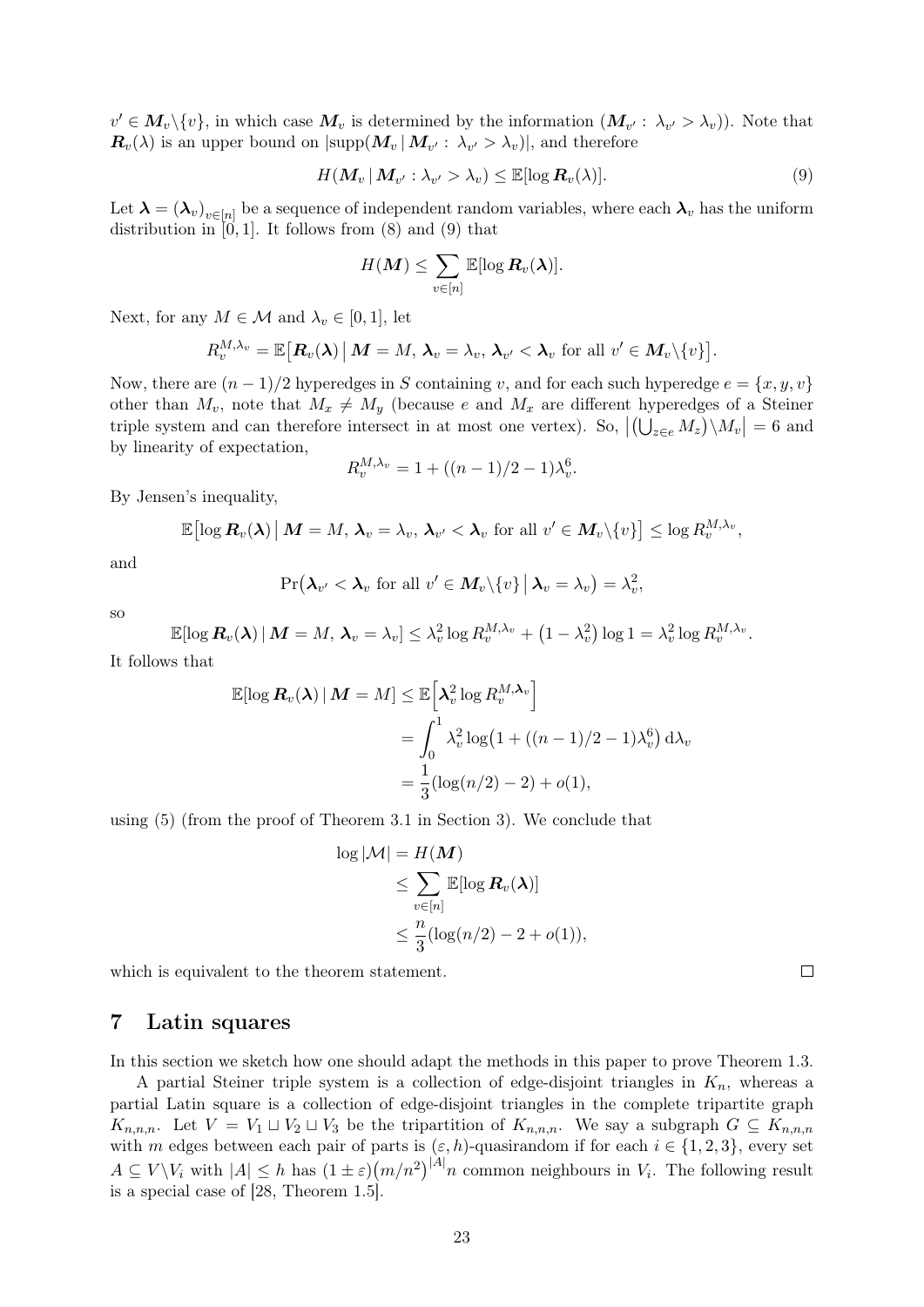**Theorem 7.1.** There are  $h \in \mathbb{N}$ ,  $\varepsilon_0, a \in (0,1)$  and  $n_0, \ell \in \mathbb{N}$  such that the following holds. Suppose  $n \ge n_0$ ,  $m/n^2 \ge n^{-a}$  and  $\varepsilon \le \varepsilon_0 (m/n^2)^{\ell}$ , and suppose that  $G \subseteq K_{n,n,n}$  is an  $(\varepsilon, h)$ . quasirandom graph with m edges between each pair of parts, that arises as the set of edges of  $K_{n,n,n}$  not covered by the triples of some partial Latin square. Then the edges of G can be decomposed into triangles.

With our new notion of quasirandomness and [Theorem 7.1](#page-22-2) playing the role of [Theorem 3.3](#page-11-0) we can then adapt the proofs in [Sections 3](#page-9-0) and [4](#page-12-0) in a straightforward manner to prove the obvious Latin squares counterpart to [Lemma 2.5.](#page-4-1) This allows us to prove the Latin squares counterpart to [Theorem 2.4.](#page-4-0)

Now we outline what should be adapted from the arguments in [Section 5](#page-15-0) for the Latin squares case. The definition of an absorber can remain the same, noting that the hypergraph in [Definition 5.1](#page-15-3) is tripartite (and the tripartition can be chosen to have  $x, y, z$  in different parts). The definition of a resilient template should be adapted slightly: we define a resilient template to be a tripartite hypergraph H (with tripartition  $V(H) = V_1(H) \sqcup V_2(H) \sqcup V_3(H)$ , say) with a flexible set Z, such that each  $Z_i = V_i(H) \cap Z$  has the same size, and such that if half the vertices of each  $Z_i$  are removed, then the remaining hypergraph has a perfect matching. To prove a counterpart of [Lemma 5.2](#page-15-1) we can just use three vertex-disjoint copies of the tripartite hypergraph in the proof of [Lemma 5.2](#page-15-1) (one copy for each  $Z_i$ ). The counterpart of [Lemma 5.5](#page-16-2) is as follows (with virtually the same proof).

<span id="page-23-1"></span>**Lemma 7.2.** Consider an order-n Latin square L (with tripartition  $V = V_1 \sqcup V_2 \sqcup V_3$ ) satisfying the following properties for some  $\delta = \delta(n) = o(1/\log n)$  and fixed  $\beta > 0$ .

- 1. There is an absorbing structure H in L with at most δn vertices and a flexible set Z such that each  $Z_i = V_i \cap Z = 2\left[\delta^2 n\right]$ .
- 2. For at most on of the vertices  $v \in V_1$ , we have  $|\{(x,y) \in Z_2 \times Z_3 : (v,x,y) \in E(L)\}|$  $6\delta^5 n$ , and the analogous statements hold for degrees of  $v \in V_2$  and  $v \in V_3$  into  $Z_1 \times Z_3$  and  $Z_1 \times Z_2$  respectively.
- 3. For any choice of  $W_i \subseteq V_i$  such that each  $|W_i| \geq \delta^5 n$ , there are at least  $(1 \beta)|W_1||W_2||W_3|/n$ hyperedges in  $W_1 \times W_2 \times W_3$ .

Then L has

$$
\left(\frac{n}{e^2}(1-\beta-o(1))\right)^n
$$

transversals.

One can then use [Lemma 7.2](#page-23-1) to prove [Theorem 1.3](#page-2-1) in basically the same way as the proof of [Theorem 1.1](#page-1-1) in [Section 5.1.](#page-18-2) We remark that in [Lemma 5.7](#page-19-2) we used an implication between certain different notions of graph quasirandomness; to straightforwardly adapt this lemma to the Latin squares case we would need an analogous implication between notions of "bipartite quasirandomness". Such an implication is well-known to hold (see for example [\[3,](#page-24-2) Exercise 9.10]).

# <span id="page-23-0"></span>8 Concluding remarks

In this paper we introduced a new method for analysing random Steiner triple systems, and we used it to prove that almost all Steiner triple systems have many perfect matchings. There are many interesting open questions that remain.

• We believe the most interesting problem that seems approachable by our methods is to prove that almost all Steiner triple systems (and Latin squares) can be decomposed into disjoint perfect matchings (transversals). Since the first version of this paper, together with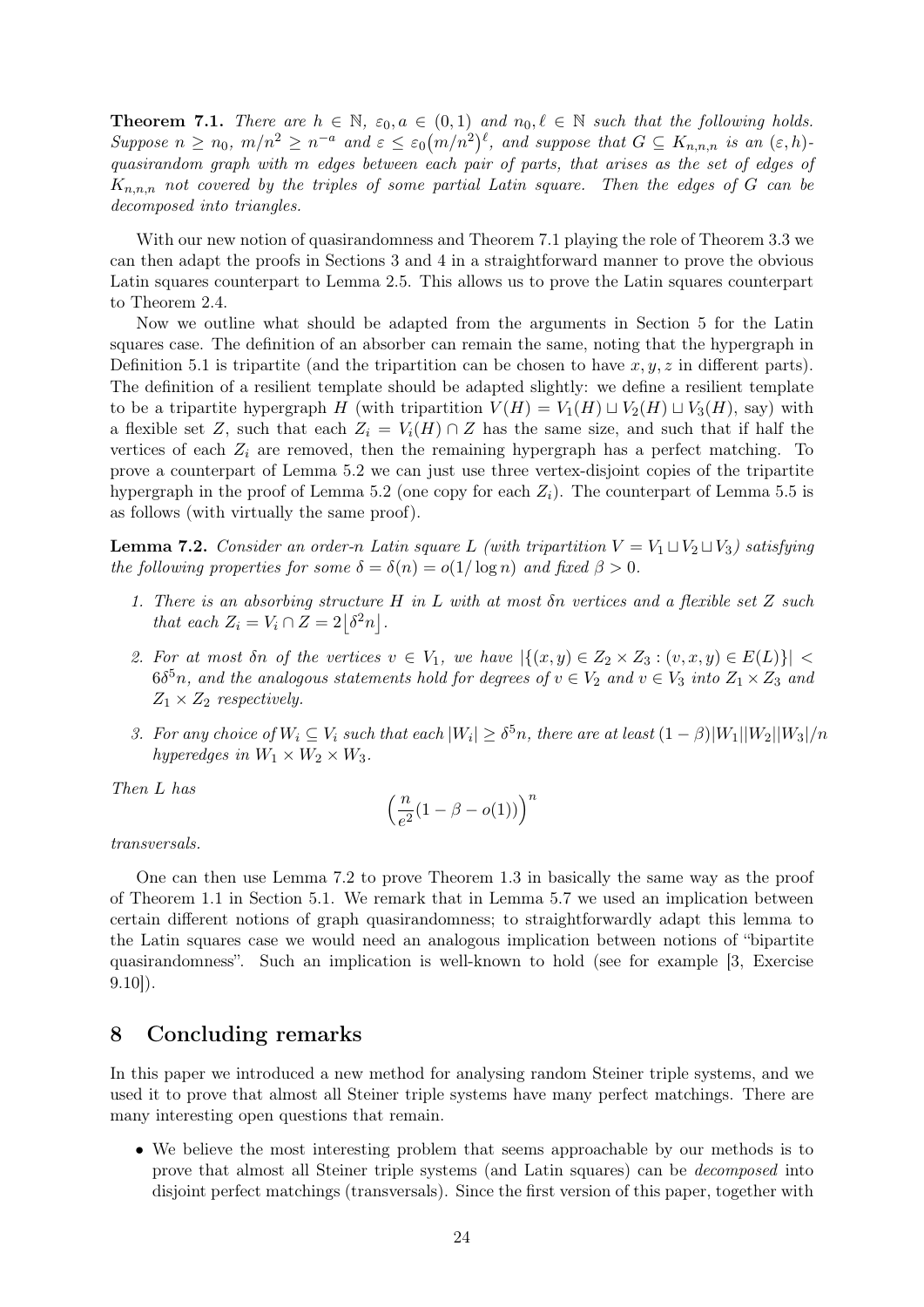Ferber we [\[17\]](#page-25-24) proved an approximate version of this fact: namely, almost all Steiner triple systems have  $(1 - o(1))n/2$  disjoint perfect matchings. As mentioned in the introduction, a Steiner triple system that can be decomposed into perfect matchings is called a Kirkman triple system, and even proving the existence of Kirkman triple systems was an important breakthrough. For Latin squares, the property of being decomposable into transversals is equivalent to the important property of having an orthogonal mate, which has a long history dating back to Euler. More details can be found in [\[45\]](#page-26-11).

- A  $(q, r, \lambda)$ -design  $(q > r)$  of order n is a q-uniform hypergraph on the vertex set [n] such that every r-set of vertices is included in exactly  $\lambda$  hyperedges. A  $(q, r)$ -Steiner system is a  $(q, r, 1)$ -design (so, a Steiner triple system is a  $(3, 2, 1)$ -design or equivalently a  $(3, 2)$ -Steiner system, and a d-regular graph is a  $(2, 1, d)$ -design). The methods in [Section 2](#page-3-0) generalise to  $(q, r, \lambda)$ -designs with mainly notational changes. Note that a 3-uniform perfect matching is actually a (3, 1)-Steiner system, so as a sweeping generalization of [Theorem 1.1](#page-1-1) we might ask for which  $r' \leq r$  and  $\lambda' \leq \lambda$  do  $(q, r, \lambda)$ -designs typically contain spanning  $(q, r', \lambda')$ -designs of the same order. We note that in the case of regular graphs a much stronger phenomenon occurs: there is a sense in which a random  $(d_1 + d_2)$ -regular graph is "asymptotically the same" as a random  $d_1$ -regular graph combined with a random  $d_2$ -regular graph (see [\[22,](#page-25-18) Section 9.5.].
- Another interesting question about random Steiner triple systems is whether they contain Steiner triple subsystems on fewer vertices. McKay and Wanless [\[36\]](#page-26-13) proved that almost all Latin squares have many small Latin subsquares (see also [\[32\]](#page-26-14)), but it was conjectured by Quackenbush [\[39\]](#page-26-18) that most Steiner triple systems do not have proper subsystems. It seems unlikely that the methods in this paper will be able to prove or disprove this conjecture without substantial new ideas. Actually, by consideration of the random 3-uniform hypergraph  $\mathbb{G}(n, 1/n)$  we suspect the expected number of 7-vertex Steiner triple subsystems (Fano planes) in a random Steiner triple system is  $\Theta(1)$ , and that the distribution of this number is asymptotically Poisson.
- We could ask more generally about containment and enumeration of subgraphs. Which hypergraphs H appear a.a.s. in a random Steiner triple system? Can we show that for all such  $H$  the number of copies of  $H$  is concentrated? The methods in this paper can probably be used to prove a lower bound for the number of copies of  $H$  when every subgraph of  $H$ has at least 2 more vertices than hyperedges, but due to the "infamous upper tail" issue (see [\[23\]](#page-25-25)), an upper bound for the number of copies of  $H$  is likely to be more difficult.
- One of the most fundamental properties of random graphs and hypergraphs is that they have low *discrepancy*, meaning that every sufficiently large subset of vertices has about the expected number of (hyper)edges. In [Section 5.1.2](#page-18-1) we effectively proved a very weak one-sided discrepancy bound, but it is not clear how to use our methods to reach anywhere near optimal discrepancy. See [\[34\]](#page-26-3) for some theorems and conjectures about discrepancy of Latin squares, many of which have natural counterparts for Steiner triple systems.

# References

- <span id="page-24-1"></span>[1] R. Aharoni and E. Berger, Rainbow matchings in r-partite r-graphs, Electronic Journal of Combinatorics 16 (2009), no. 1, R119.
- <span id="page-24-0"></span>[2] N. Alon, J.-H. Kim, and J. Spencer, Nearly perfect matchings in regular simple hypergraphs, Israel Journal of Mathematics 100 (1997), no. 1, 171–187.
- <span id="page-24-2"></span>[3] N. Alon and J. H. Spencer, The probabilistic method, John Wiley & Sons, 2004.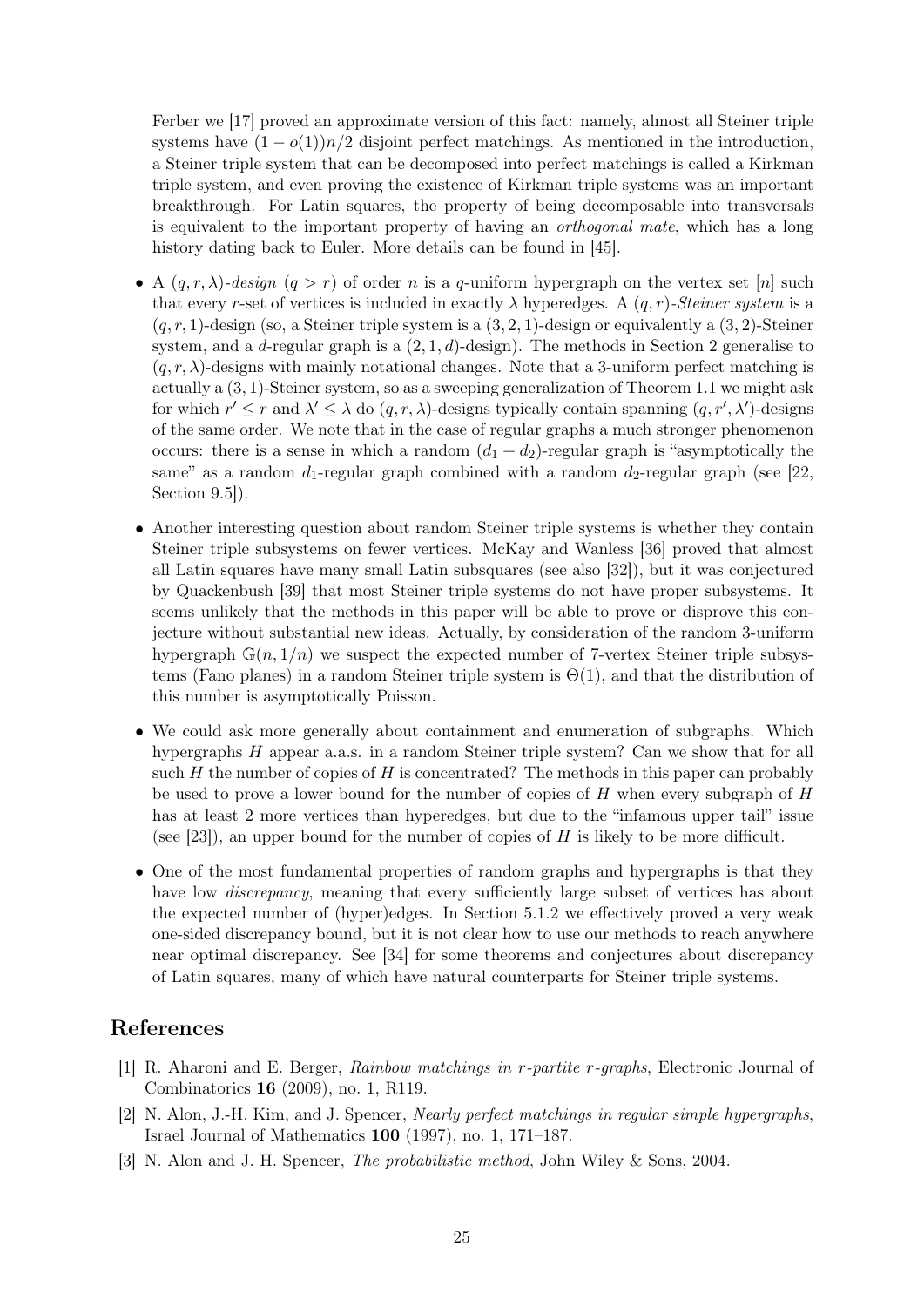- <span id="page-25-1"></span>[4] L. Babai, Almost all Steiner triple systems are asymmetric, Annals of Discrete Mathematics 7 (1980), 37–39.
- <span id="page-25-21"></span>[5] T. Bohman, A. Frieze, and E. Lubetzky, A note on the random greedy triangle-packing algorithm, Journal of Combinatorics 1 (2010), 477–488.
- <span id="page-25-20"></span>[6] T. Bohman, A. Frieze, and E. Lubetzky, Random triangle removal, Advances in Mathematics 280 (2015), 379–438.
- <span id="page-25-23"></span>[7] B. Bollobás, The chromatic number of random graphs, Combinatorica 8 (1988), no. 1, 49–55.
- <span id="page-25-8"></span>[8] D. Bryant and D. Horsley, Steiner triple systems without parallel classes, SIAM Journal on Discrete Mathematics 29 (2015), no. 1, 693–696.
- <span id="page-25-14"></span>[9] P. J. Cameron, Almost all quasigroups have rank 2, Discrete Mathematics 106 (1992), 111– 115.
- <span id="page-25-3"></span>[10] P. J. Cameron, A generalization of t-designs, Discrete Mathematics 309 (2009), no. 14, 4835–4842.
- <span id="page-25-10"></span>[11] P. J. Cameron and I. M. Wanless, Covering radius for sets of permutations, Discrete mathematics 293 (2005), no. 1, 91–109.
- <span id="page-25-16"></span>[12] N. J. Cavenagh, C. Greenhill, and I. M. Wanless, The cycle structure of two rows in a random Latin square, Random Structures & Algorithms 33 (2008), no. 3, 286–309.
- <span id="page-25-0"></span>[13] C. J. Colbourn and A. Rosa, Triple systems, Oxford University Press, 1999.
- <span id="page-25-19"></span>[14] T. M. Cover and J. A. Thomas, Elements of information theory, John Wiley & Sons, 2012.
- <span id="page-25-2"></span>[15] P. Erdős and A. Rényi, On random graphs I, Publ. Math. Debrecen 6 (1959), 290–297.
- <span id="page-25-9"></span>[16] P. Erdős and J. Spencer, Lopsided Lovász local lemma and Latin transversals, Discrete Applied Mathematics 30 (1991), no. 2, 151–154.
- <span id="page-25-24"></span>[17] A. Ferber and M. Kwan, Almost all Steiner triple systems are almost resolvable, arXiv preprint arXiv:1907.06744 (2019).
- <span id="page-25-22"></span>[18] D. A. Freedman, On tail probabilities for martingales, the Annals of Probability (1975), 100–118.
- <span id="page-25-13"></span>[19] R. Glebov and Z. Luria, On the maximum number of Latin transversals, Journal of Combinatorial Theory, Series A 141 (2016), 136–146.
- <span id="page-25-15"></span>[20] R. Häggkvist and J. C. Janssen, All-even Latin squares, Discrete Mathematics 157 (1996), no. 1, 199–206.
- <span id="page-25-11"></span>[21] P. Hatami and P. W. Shor, A lower bound for the length of a partial transversal in a Latin square, Journal of Combinatorial Theory, Series A 115 (2008), no. 7, 1103–1113.
- <span id="page-25-18"></span>[22] S. Janson, T. Łuczak, and A. Ruciński, Random graphs, Cambridge University Press, 2000.
- <span id="page-25-25"></span>[23] S. Janson and A. Rucinski, The infamous upper tail, Random Structures & Algorithms 20 (2002), no. 3, 317–342.
- <span id="page-25-6"></span>[24] A. Johansson, J. Kahn, and V. Vu, Factors in random graphs, Random Structures & Algorithms 33 (2008), no. 1, 1–28.
- <span id="page-25-12"></span>[25] A. D. Keedwell and J. Dénes, Latin squares and their applications, second ed., Elsevier, 2015.
- <span id="page-25-4"></span>[26] P. Keevash, The existence of designs, arXiv preprint arXiv:1401.3665 (2014).
- <span id="page-25-5"></span>[27] P. Keevash, Counting designs, Journal of the European Mathematical Society 20 (2018), no. 4, 903–927.
- <span id="page-25-17"></span>[28] P. Keevash, The existence of designs II, arXiv preprint arXiv:1802.05900 (2018).
- <span id="page-25-7"></span>[29] P. Keevash and R. Mycroft, A geometric theory for hypergraph matching, Memoirs of the American Mathematical Society 233 (2015), no. 1098.